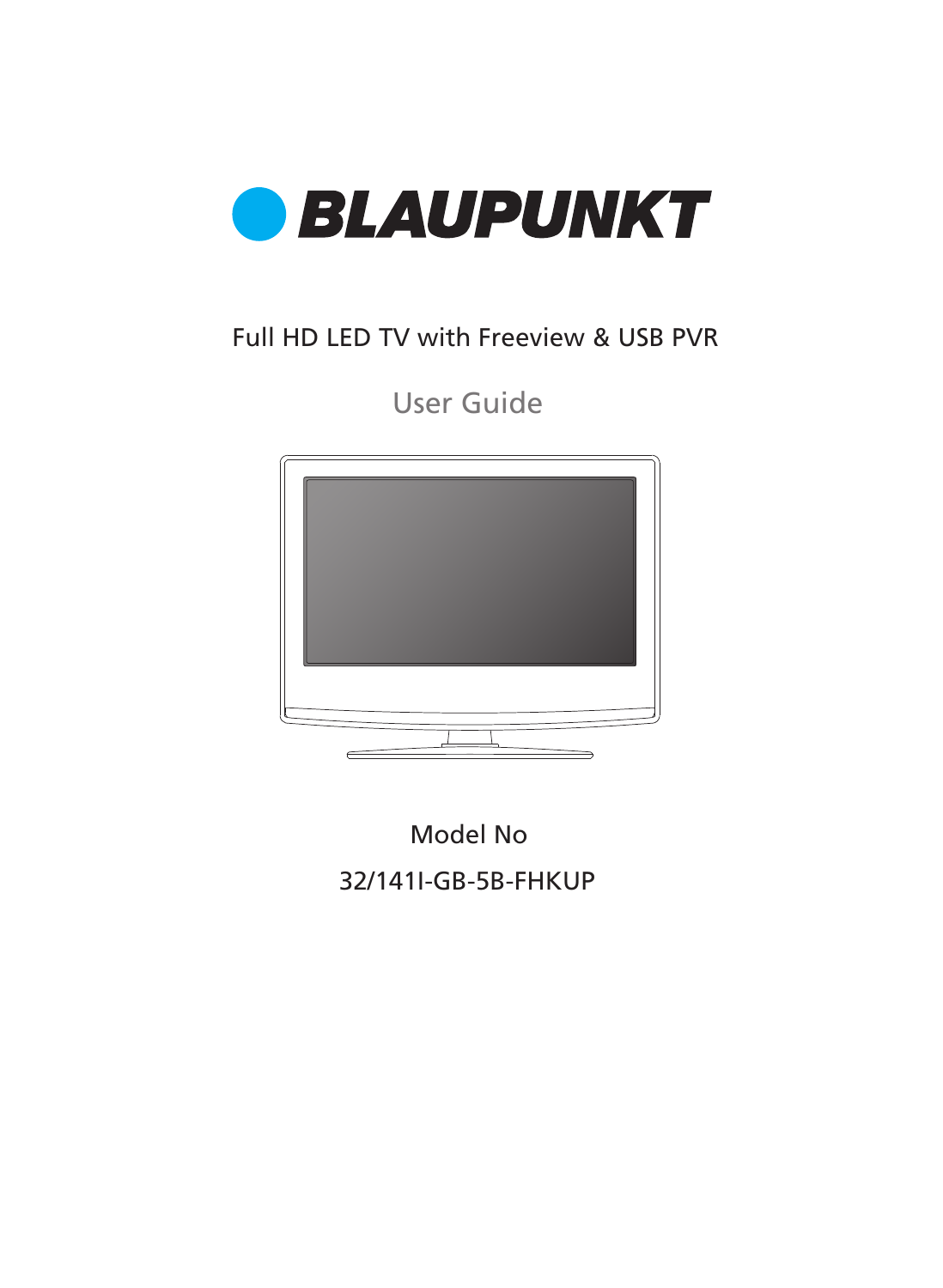## **IMPORTANT SAFETY INSTRUCTIONS**



Please read these instructions. All the safety and operating instructions should be read before the appliance is operated.

#### **Warnings**

- To reduce the risk of fire, electric shock or damage to the television, do not expose it to dust, rain or moisture, or place any objects filled with liquids on or near the television.
- Do not place the television in a confined space, ensure that nothing can obstruct the ventilation openings at the rear of the television.

To prevent spread of fire, keep candles or other open flames away from this product at all times



• Dispose of this television and any components including batteries in an environmentally friendly manner. If in doubt, please contact your local authority for details of recycling.

#### Safety

- For your safety, this appliance is fi tted with a fused moulded 3 pin mains plug. Should the fuse need to be replaced, ensure that any replacement is of the same amperage and approved with the BSI mark.
- Never try and replace the mains plug unless you have adequate qualifications and are legally authorised to do so. In the event that a replacement Mains cable is required, contact the manufacturer for a suitable replacement.
- Never use the television if it is damaged in any way.
- Always place the television on a flat level surface avoiding anywhere which may be subject to strong vibration.
- Ensure the television is not placed on top of the power cable as the weight of the television may damage the cable and cause a safety hazard.
- Never place mobile phones, speakers or any other device which may cause magnetic or radio interference with the television. If interference is apparent, move the device causing the interference away from the television.
- To disconnect the apparatus from the mains, please use the switch located on the underside/ rear of the TV. The switch shall remain readily operable.
- When installing on a wall, ensure the TV is at least 5cm from the wall for ventilation

#### Maintenance

- To clean this unit, wipe with a soft, dry cloth. If the surfaces are extremely dirty, use a soft cloth dipped in a soap and water solution or a weak detergent solution.
- Never use alcohol, paint thinner or benzene to clean this unit.
- Before using a chemically treated cloth, read the instructions that came with the cloth carefully.

**CAUTION:** If water or other liquid enters the television through the display panel surface, a malfunction may occur.



#### Packaging

- The safest way to transport your item is in the original box/packaging - please save your packaging for this.
- You will need original box/packaging in the event of warranty/service repair or support. We are unable to carry out warranty/service if you are unable to package it correctly.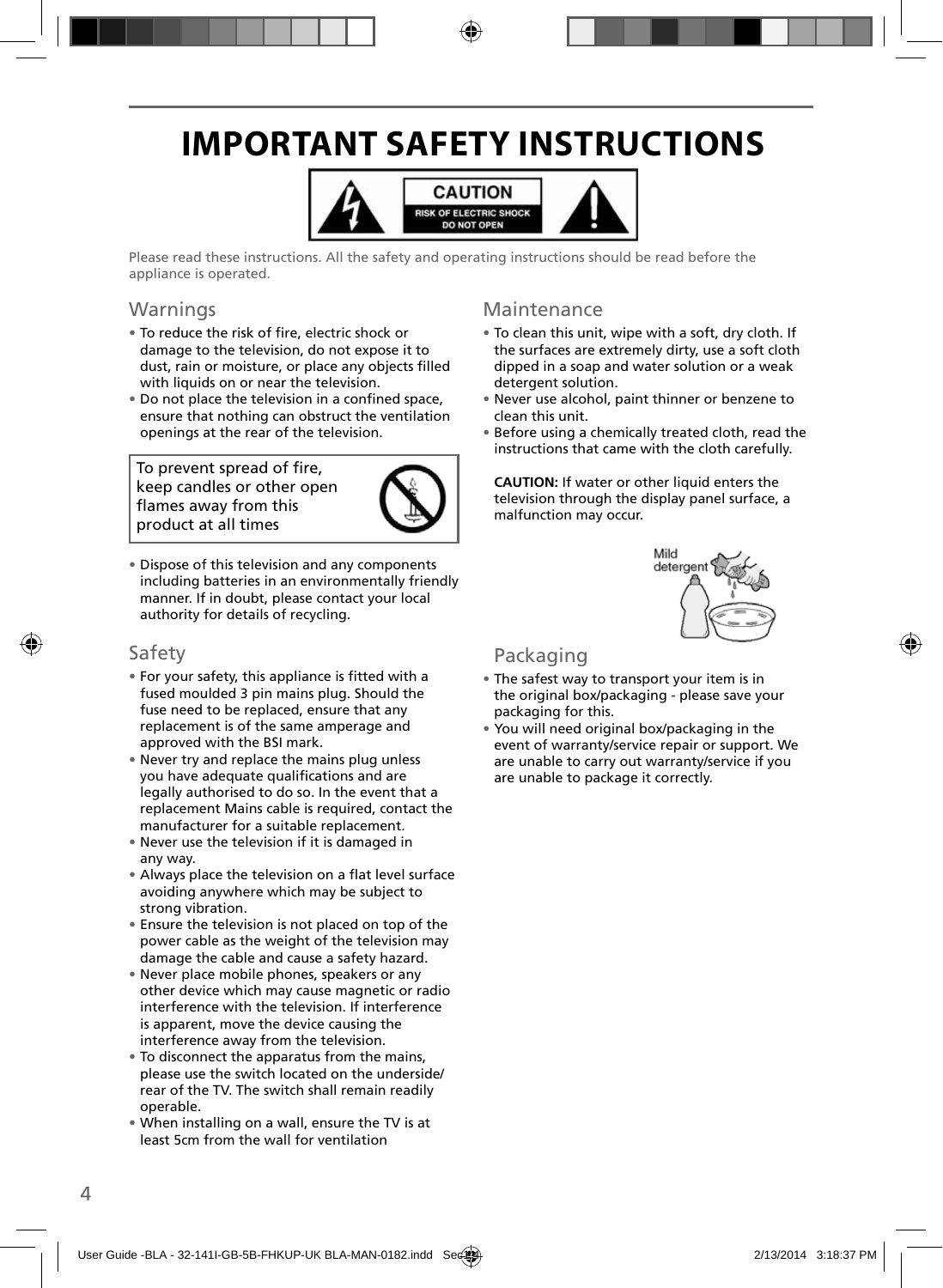## **IMPORTANT SAFETY INSTRUCTIONS**



Please read these instructions. All the safety and operating instructions should be read before the appliance is operated.

Important Information Regarding Use of Video Games, Computers, Captions or Other Fixed Image Displays

The extended use of fixed image program material can cause a permanent "shadow image" on the LCD/LED panel.

This background image is viewable on normal programs in the form of a stationary fixed image. This type of irreversible LCD/LED panel deterioration can be limited by observing the following steps:

- 1. Reduce the brightness/contrast setting to a minimum viewing level.
- 2. Do not display the fixed image for extended periods of time.
- 3. Turn the power off when not in actual use.

Examples of images that you need to watch out for are as follows (this is not an exhaustive list):

- TV Channel Logos: e.g. Shopping channel logos and pricing displays-especially if they are bright and stationary. Moving or low-contrast graphics are less likely to cause ageing of the screen.
- Time Displays
- Teletext: Do not view a stationary page for a long period of time
- TV/DVD Menus: e.g. Listings of DVD disc content
- Pause Mode: Do not leave the TV in pause mode for long periods of time, e.g. When watching DVDs or videos.

**Important** - Once 'shadow image/screen burn' occurs, it will never disappear and is not repairable under warranty.

How do I dispose of this product?

UK: Waste electrical products should not be disposed of with household waste. Separate disposal facilities exist. For your nearest facilities, please see www.recycle-more.co.uk or in store for details.

ROI: Waste electrical products should not be disposed of with household waste. Separate disposal facilities exist. Check with your Local Authority or retailer for recycling advice.

#### **Batteries**

- Do not expose batteries to high temperatures, excessive heat, prolonged sunshine or fire as this may cause leakage, explosion or ignition.
- Observe the correct polarity when inserting batteries.
- Do not use different types of batteries together or mix old and new batteries.
- Dispose of batteries in an environmentally friendly way.
- Certain regions may regulate the disposal of batteries. Please consult your local authority.



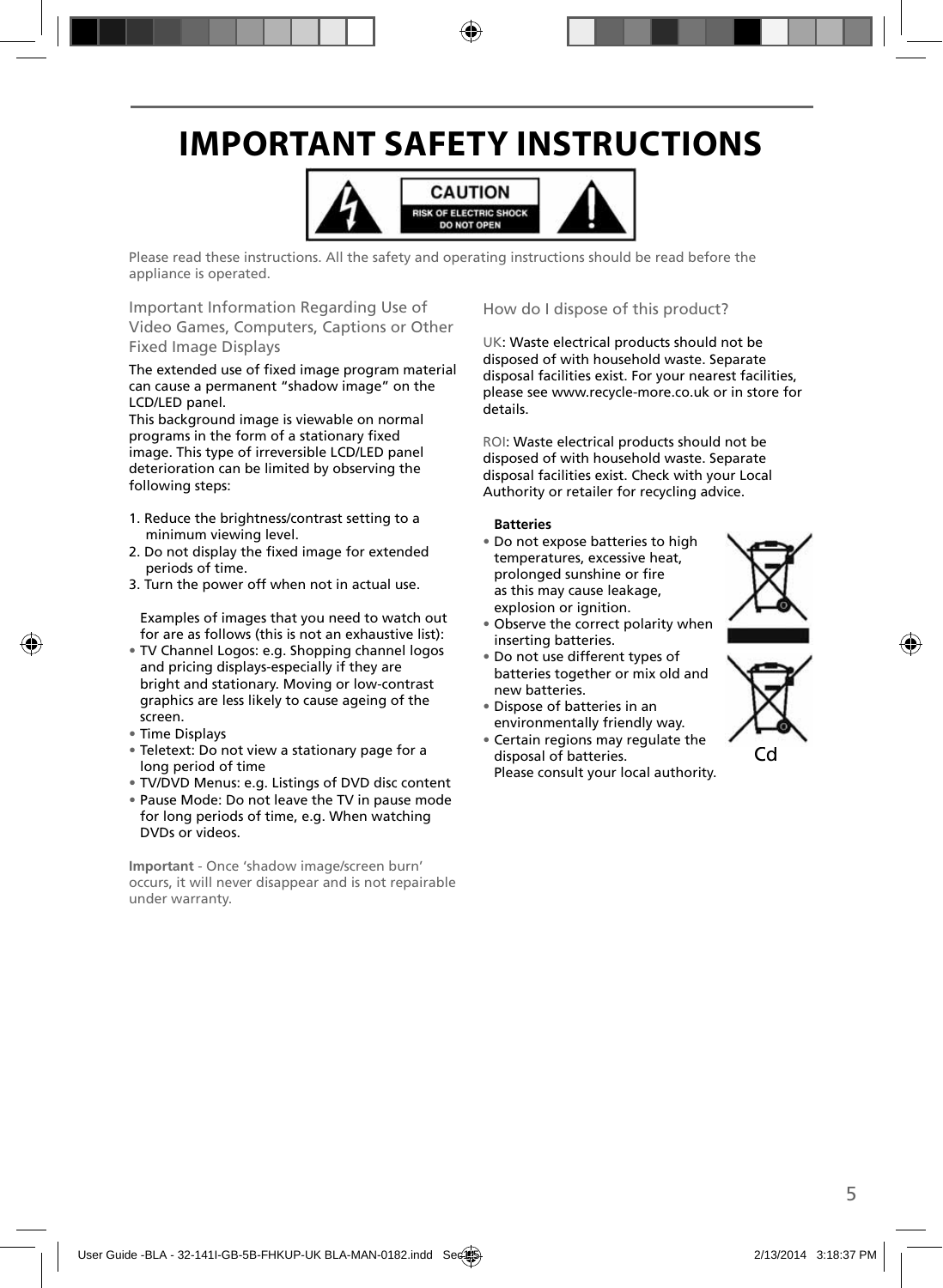## **CONTENTS**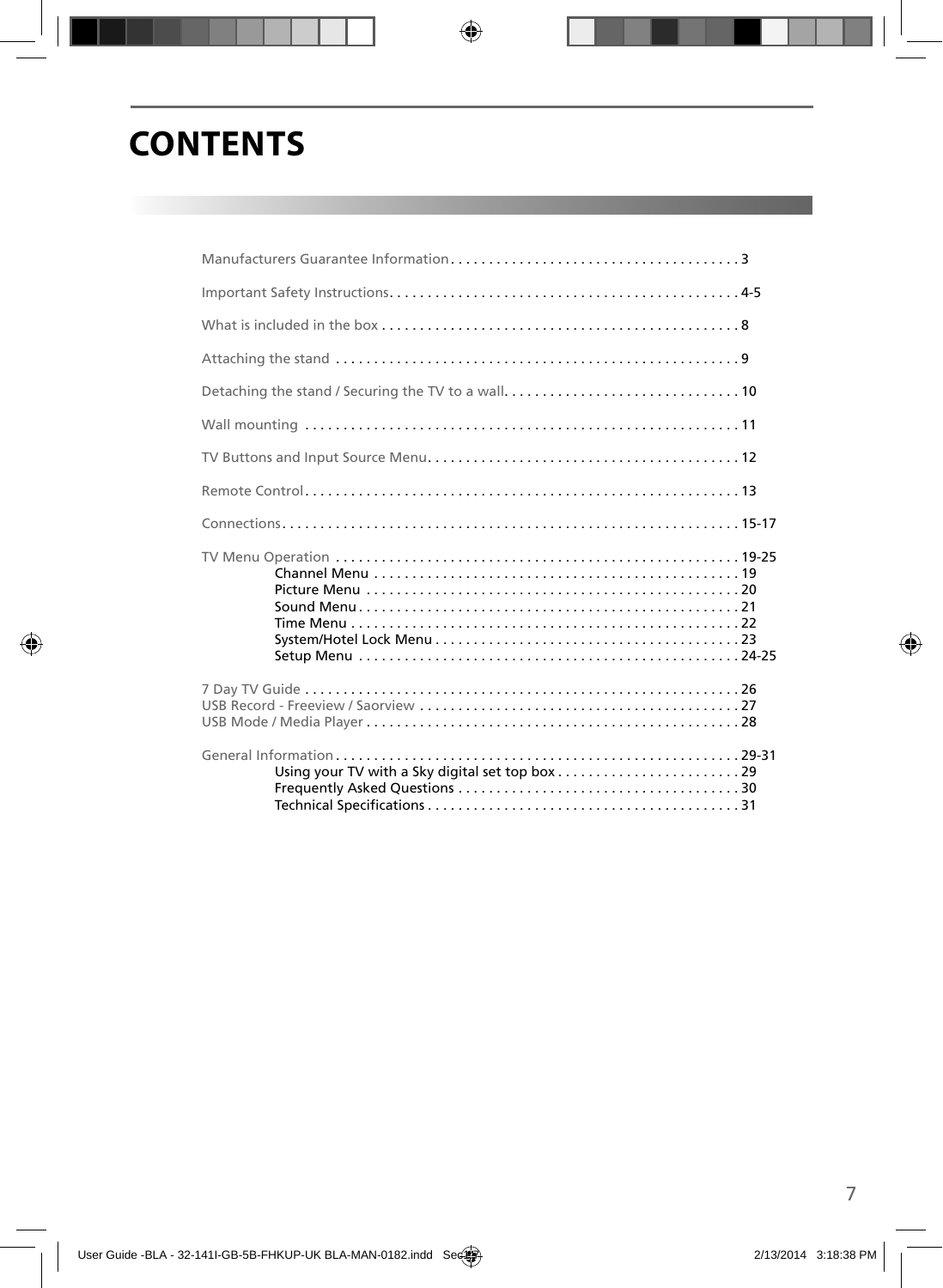## **WHAT IS INCLUDED IN THE BOX**

#### Accessories

Included with this TV are the following accessories

#### 1 x User Guide



#### 1 x Quick Start Guide

Quick Start Guide

#### 1 x TV



1 x RF Cable



#### 1 x Remote Control



2 x AAA Batteries



1 x Mini Component / YPbPr



1 x Stand Installation Pack (Includes stand base, stand neck & screws)



Please save your packaging as you will need this in the event of warranty/service repair or support. We are unable to carry out warranty/service if you are unable to package it correctly. The safest way to package your item in the event of warranty/service repair is in it's original box/packaging.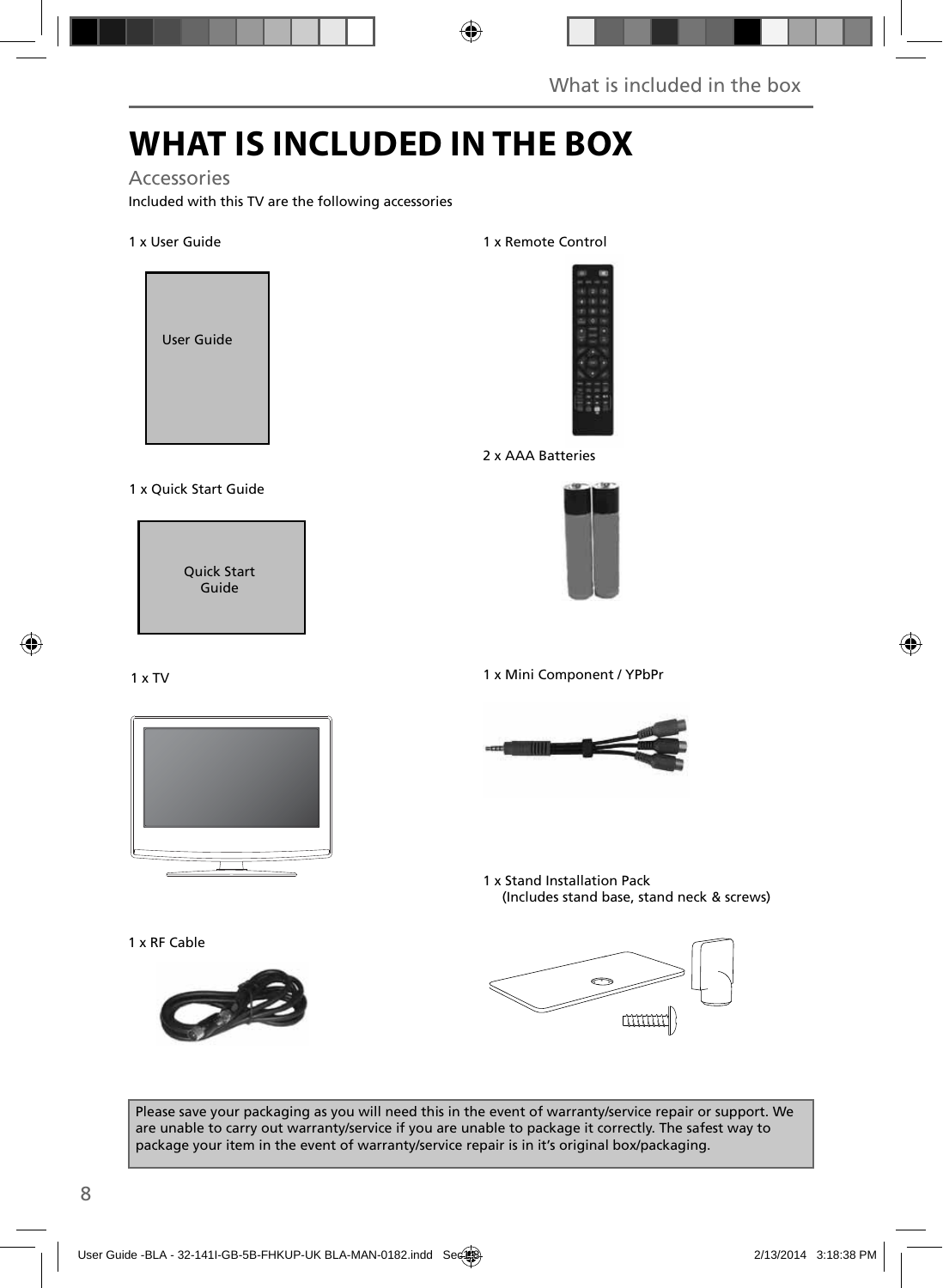# **ATTACHING THE STAND**

### Attaching the stand

To complete the stand installation you will require a cross head screw driver





(fig.1) Secure the neck to the TV by using the 3 x M(4x16) screws provided.



(fig.2) Peel off the protective plastic cover then attach the stand base to the stand neck.



a) Ensure the cross head screw driver tip fits correctly into the head of the screw and that it is not too big or small.

**b)** Screw in all screws individually and partially before tightening all of the screws individually and partially until they are fully inserted.

**c)** If they become very tight try loosening them slightly and then retightening them once again as this will continue the process of creating the thread for the screws.

(fig.3) Secure the base to the neck by using the 3 x ST(4x15) screws provided.

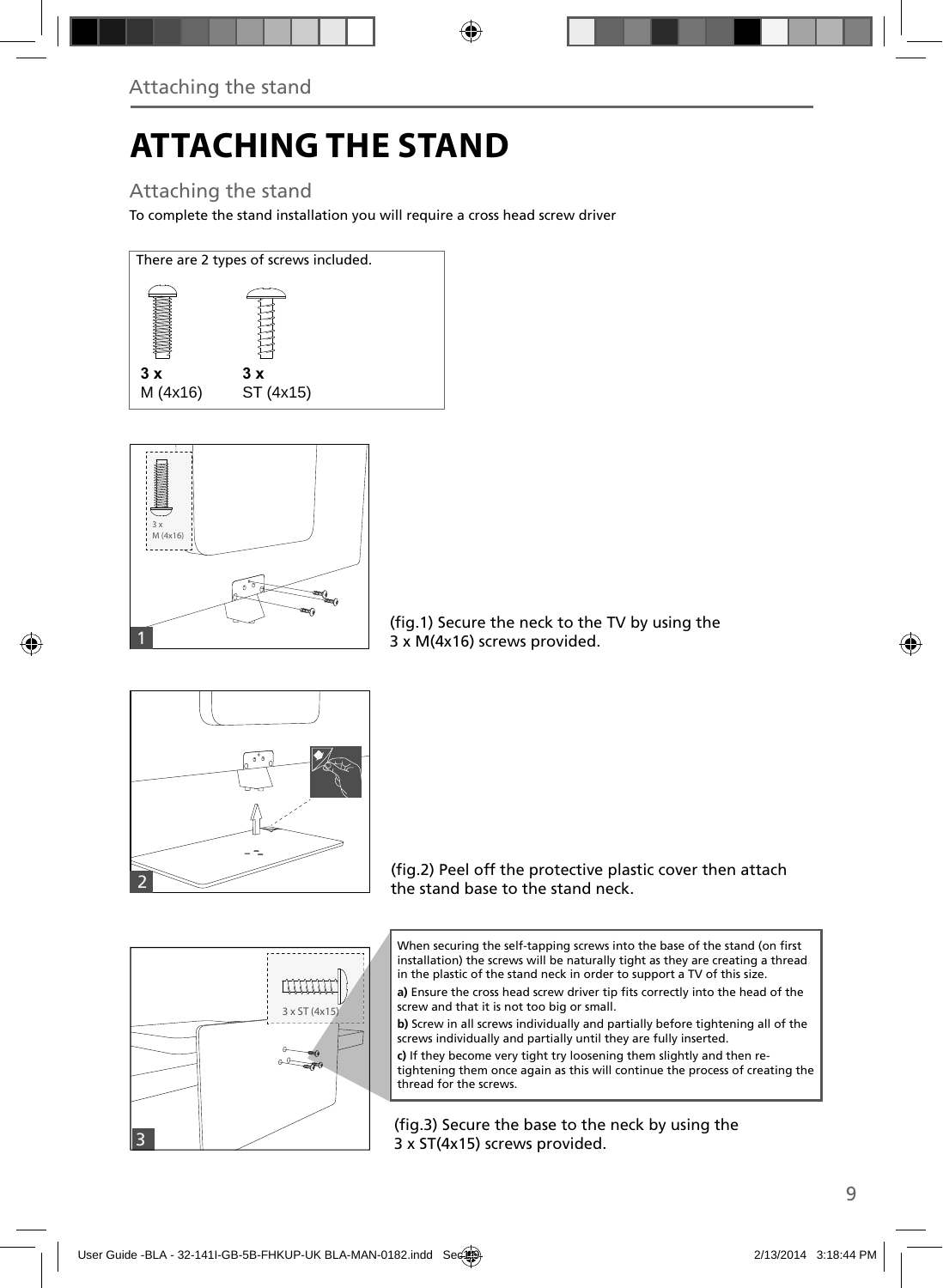## **DETACHING THE STAND**

#### Detaching the stand

Remove the screws highlighted then remove the stand base and neck from the rear of the TV set.



### Securing the TV to a Wall

For your safety you can secure the TV to a wall using a fastening chord. With this method you can prevent the TV from falling forward which could cause injury and/or damage to the TV.

**A)** Using one or both of the top wall-mounting holes and screws (the screws are already supplied in the wall mounting holes) fasten one end of the fastening chord/s to the TV.







Note - Please ensure that children do not climb on the TV set.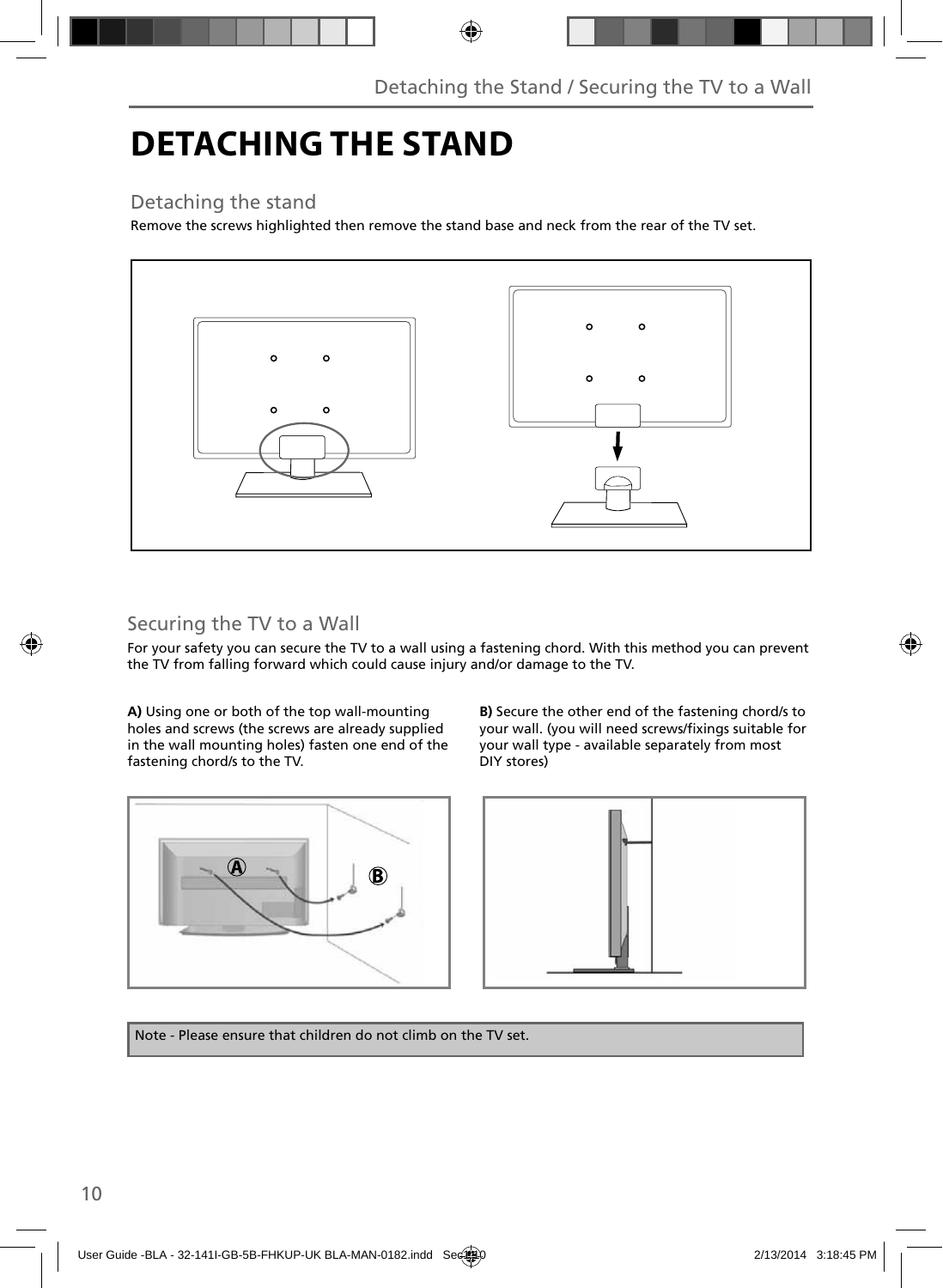## **WALL MOUNTING**

#### Wall mounting the TV

IMPORTANT - Before drilling any holes in the wall ensure you are not drilling where there could be any electric wires, water or gas pipes.



1) Remove the four screws highlighted that are supplied in the wall mounting holes.

2) The wall mount can now be easily attached to the mounting holes on the rear of the TV.

For optimum viewing, if wall mounting the TV higher than eye level, the TV should be tilted downwards so that the TV's screen is 'face on'. See fig 1 and 2

Important – If wall mounting this TV, only use the screws already provided in the wall mounting holes. Using other screws which are longer could cause irreparable damage to internal parts.

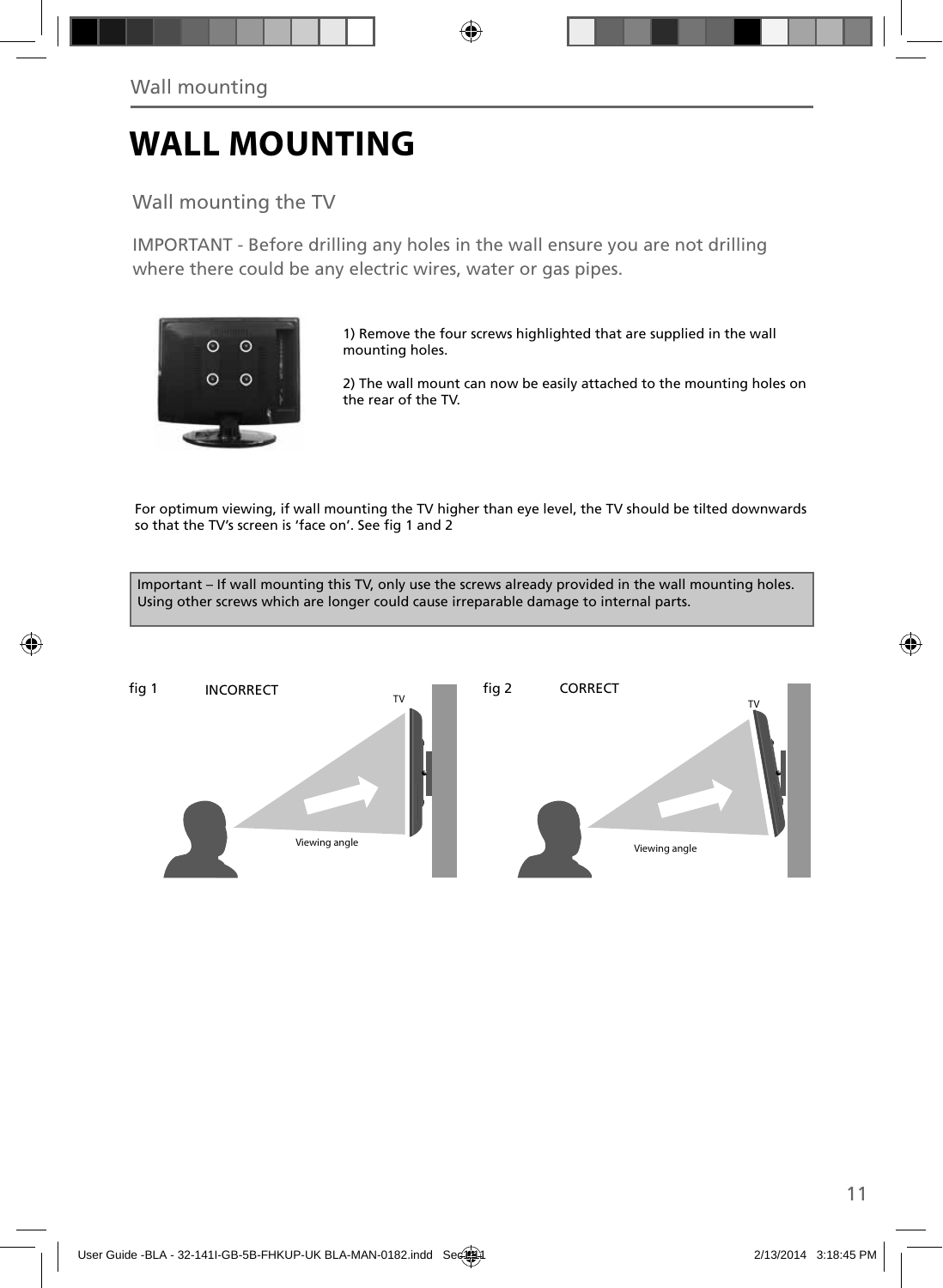### **TV BUTTONS & SOURCE MENU**



#### Choosing Mode Input/Source

To switch between the different input/ connections.

A) Using the buttons on the remote control:

1) Press [SOURCE] - The source menu will appear 2) Press  $[V]$  or  $[\Lambda]$  to select the input you require. 3) Press [OK]

B) Using the buttons on the Television:

#### 1) Press [SOURCE]

2) Scroll up / down using CH+/ CH- buttons to the input/source you require 3) Press Vol+ to change input/source to the one selected.



Example of Source menu depending on the TV model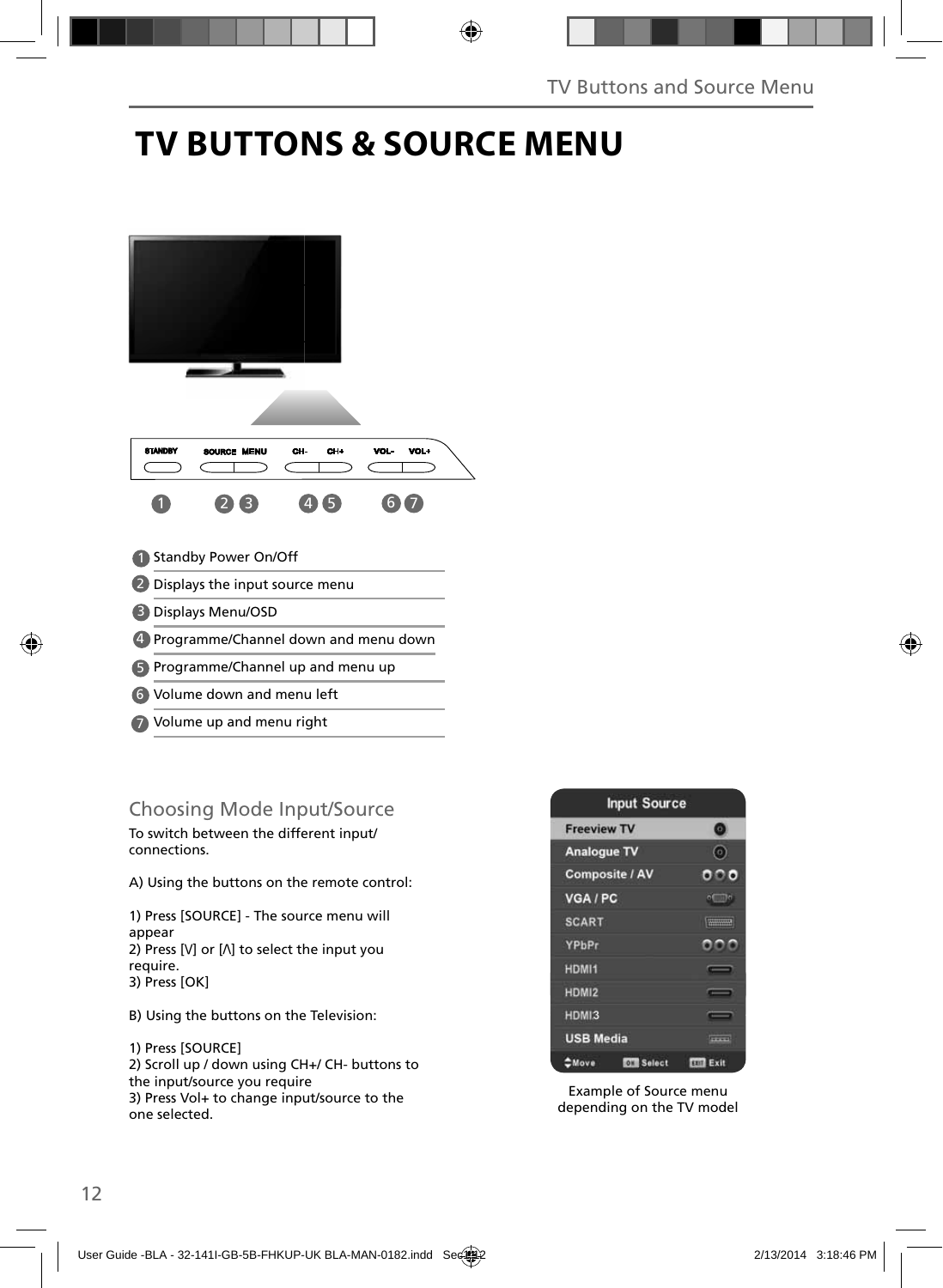### **REMOTE CONTROL**

|     | STANDBY - Switch on TV when in standby or vice versa<br>MUTE - Mute the sound or vice versa<br>DTV - Switch to Digital source<br>RADIO - Switch to radio whilst in Digital source<br>USB - Switch to USB source<br>DVD - Switch to DVD source                                                                                                                                                                                                                                                                                                                                                               |
|-----|-------------------------------------------------------------------------------------------------------------------------------------------------------------------------------------------------------------------------------------------------------------------------------------------------------------------------------------------------------------------------------------------------------------------------------------------------------------------------------------------------------------------------------------------------------------------------------------------------------------|
|     | NUMBER BUTTONS - 0 - 9 to select a TV channel directly.<br>TV GUIDE - Opens the 7 Day TV Guide (Digital mode)<br>$\mathbb{C}$ To return to the previous channel viewed                                                                                                                                                                                                                                                                                                                                                                                                                                      |
| 3)  | VOL (+/-) - To increase / decrease the sound level<br>P.MODE - Scrolls through picture mode options<br>S.MODE - Scrolls through sound mode options<br>FAV - To display favourites menu<br>$CH (+/-)$ - To increase or decrease the channel being watched<br>MENU - To display OSD menu<br>EXIT - To exit all menus<br>(A/V/4/M/OK) - Allows you to navigate the on-screen menus<br>and adjust the system settings to your preference<br>SOURCE - To display the input/source menu<br>INFO - Press once for now/next channel information<br>Press twice for programme information about current<br>programme |
|     | ASPECT - To switch the screen between the different picture<br>formats<br>SLEEP - Press repeatedly to cycle through the sleep options<br>AUDIO - To change the audio language (if available)<br>SUBTITLE - To switch the dialogue at the bottom of the screen<br>(on/off)<br>TEXT - To enter/exit Teletext (Analogue TV)<br>TEXT HOLD - Teletext mode - Hold current page which is<br>displayed (Analogue TV)                                                                                                                                                                                               |
|     | DISPLAY - To switch off the screen when listening to radio<br>TEXT/DVD ZOOM - Zoom function for Teletext and DVD<br>DIG DVD MENU/RECORD - Access the DVD root menu and USB<br>record function                                                                                                                                                                                                                                                                                                                                                                                                               |
| య⊚⊡ | - To restart the current chapter<br>- To advance forward to the next chapter<br>$\left( \blacksquare \right)$<br>$\odot$ - To stop the playback/Eject Disc<br>(To EJECT the disc press/hold the ■▲ button for 4 seconds)<br>To play in fast rewind mode<br>- To play in fast forward mode<br>- To play/pause                                                                                                                                                                                                                                                                                                |
|     | ⊙ DVD SETUP/REC LIST - Opens up DVD Menu or Opens the list                                                                                                                                                                                                                                                                                                                                                                                                                                                                                                                                                  |
|     | of what has been previously recorded<br>□ ⊙ > GOTO - To go to a specific chapter<br>□ ⊙ D A-B - Press once to set point, press a second time to return<br>to point<br>ANGLE - Select different angle of DVD<br>3D - Change to 3D mode<br>REPEAT - To repeat playback                                                                                                                                                                                                                                                                                                                                        |
| ⊉ଡ⊯ |                                                                                                                                                                                                                                                                                                                                                                                                                                                                                                                                                                                                             |
| ♂   | For Models with Integrated DVD players                                                                                                                                                                                                                                                                                                                                                                                                                                                                                                                                                                      |
|     |                                                                                                                                                                                                                                                                                                                                                                                                                                                                                                                                                                                                             |



**For Models with USB Playback**  $\searrow$  For Models with 3D Feature

顺  $\sqrt{2}$ 

For Models with PVR Function

13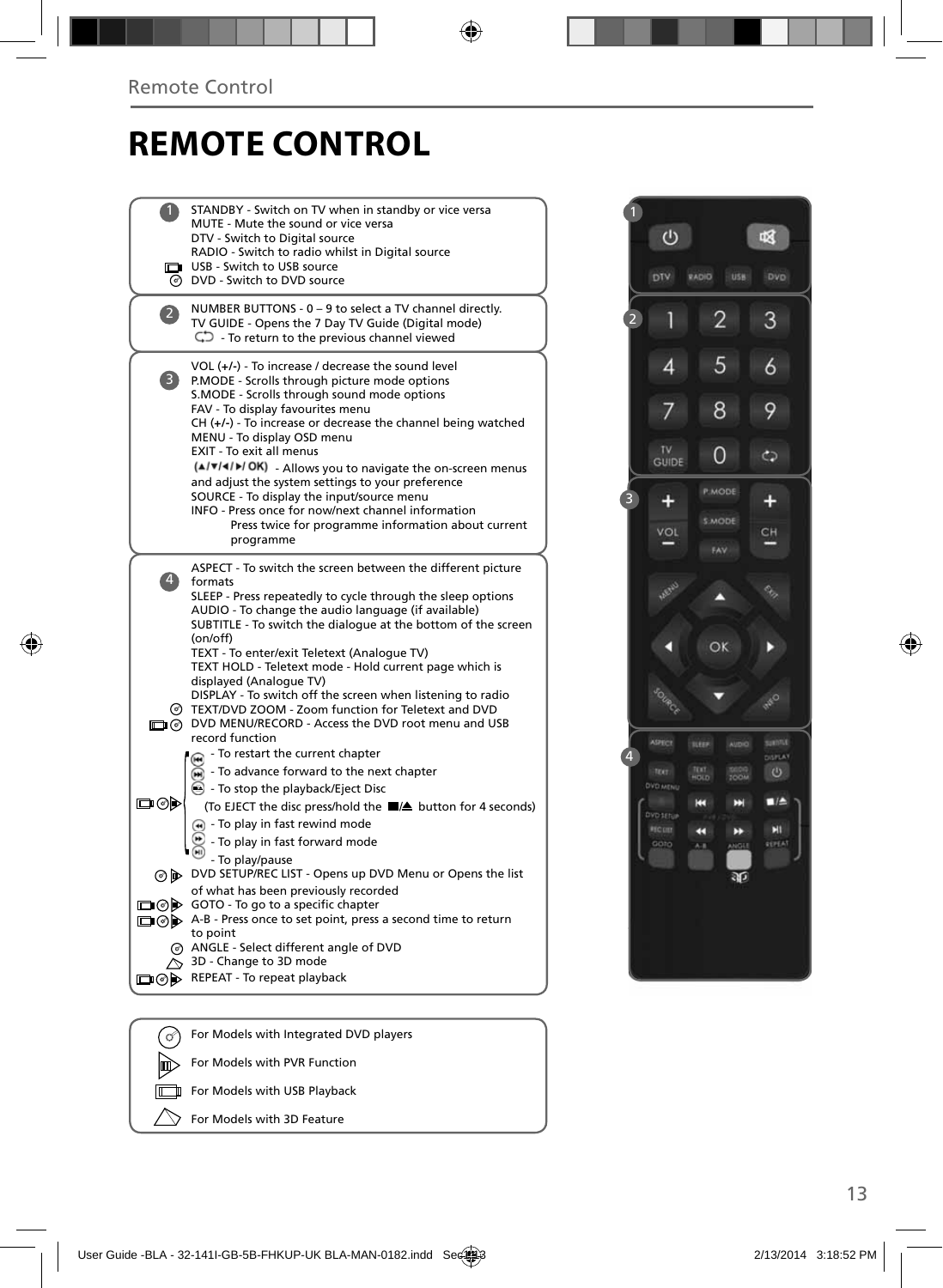## **CONNECTIONS**





| $\circledcirc$<br>COAX | HDM 1 | HDM <sub>2</sub> | <b>SCART</b> | O<br>VGA/PC(Audio in) | <b>CONTRACTOR</b><br>O<br>VGA/PC IN | $\odot$<br>RF IN |  |
|------------------------|-------|------------------|--------------|-----------------------|-------------------------------------|------------------|--|
| ω                      |       |                  |              |                       |                                     |                  |  |

|   | Video      | Video Input                                                  |
|---|------------|--------------------------------------------------------------|
| B | R/L        | R/L Audio shared for Video/Composite<br>and component/ YPbPr |
|   | HDMI3      | <b>HDMI</b> Input                                            |
| D | <b>USB</b> | USB port                                                     |
| E | YPbPr      | HD input (Ypbpr)                                             |
| F | CI CARD IN | Common Interface module                                      |
|   | Earphones  | Earphone Input                                               |

|   | COAX Audio Out    | Digital Coax Output  |
|---|-------------------|----------------------|
|   | HDMI <sub>1</sub> | <b>HDMI</b> Input    |
|   | HDMI <sub>2</sub> | <b>HDMI</b> Input    |
| ĸ | <b>SCART</b>      | <b>SCART Input</b>   |
|   | VGA PC Audio In   | 3.5mm PC audio input |
|   | VGA PC            | <b>VGA-PC</b> input  |
|   | <b>RFIN</b>       | RF / TV Aerial Input |
|   |                   |                      |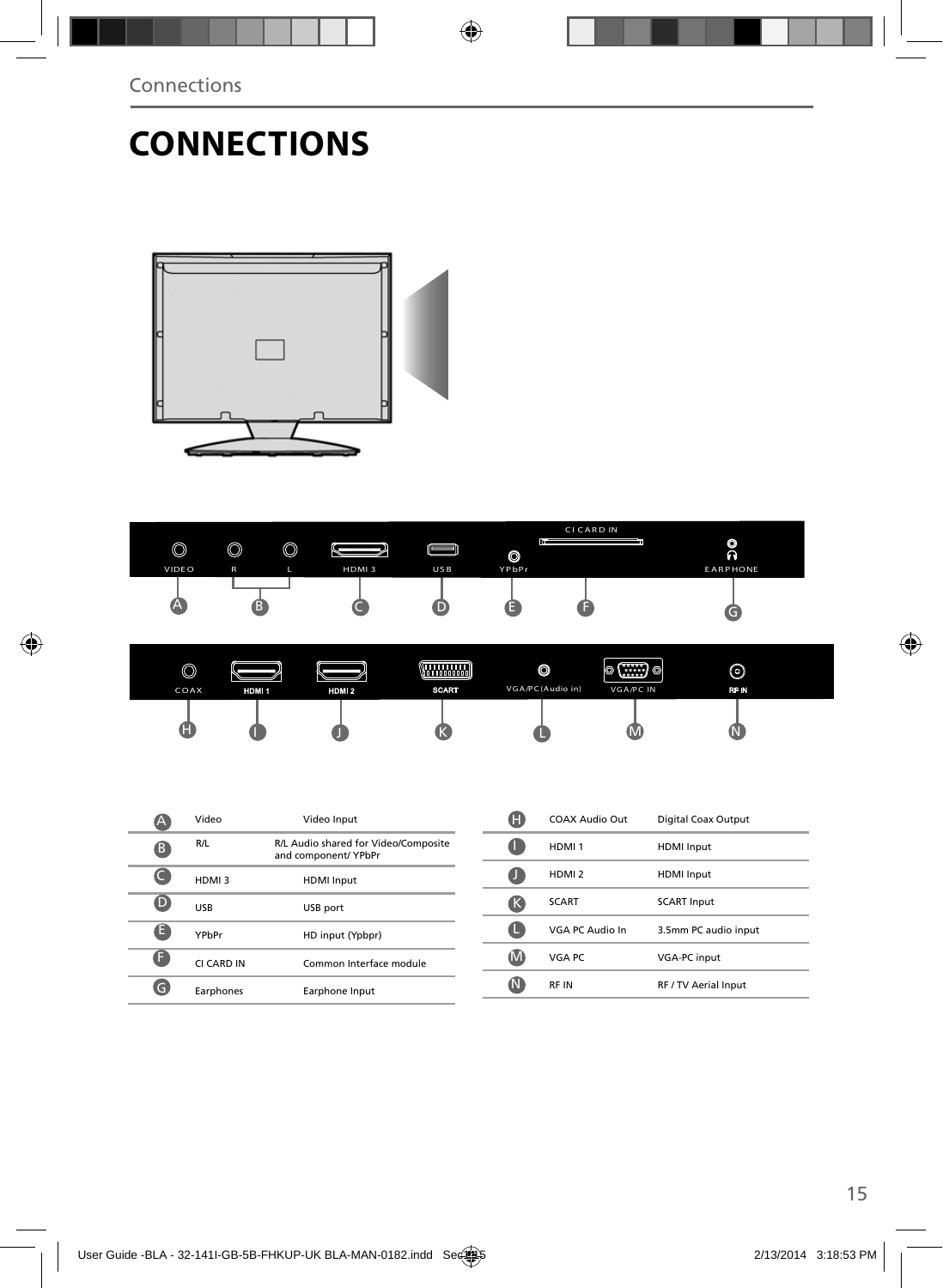## **CONNECTIONS**

Connecting to a device with video Composite AV/Video output

TV Source should be set to Video



Connecting to a device with SCART output

TV Source should be set to SCART



#### Connecting to a device with HDMI output

A HDMI cable can output both video and audio and enables you to enjoy digital-quality video and audio with minimal loss of quality.

TV Source should be set to the corresponding HDMI port (HDMI 1, HDMI 2 etc)



Note: To use this model TV as a PC/laptop monitor it will need to be connected via the VGA input, it can not be used as a PC/laptop monitor via the HDMI input. The HDMI Input is provided to view digital content with compatible external devices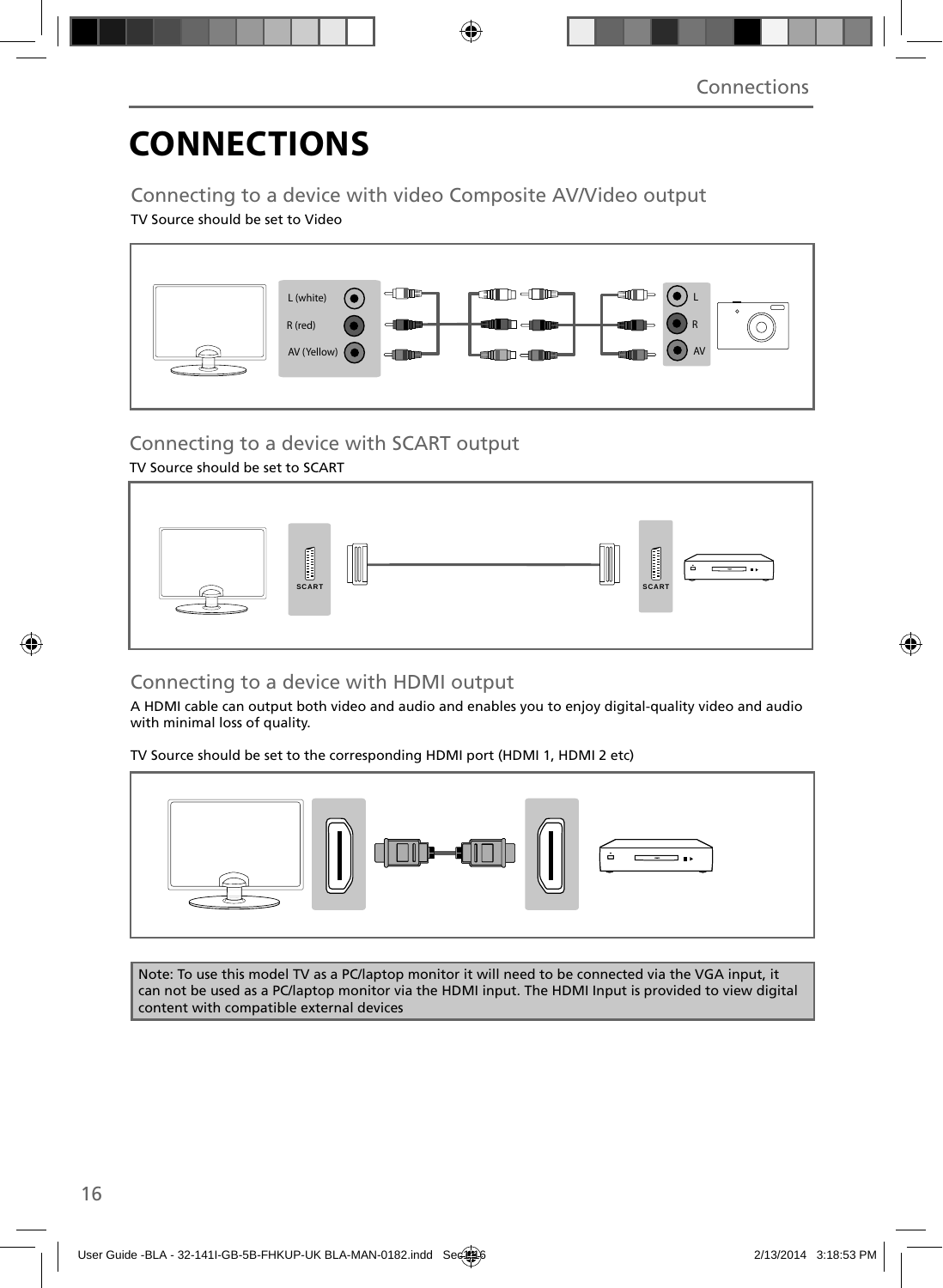## **CONNECTIONS**

#### Connecting to a device with Component/YPbPr output

If you are supplied with a cable from the device which has RED, GREEN, BLUE, RED & WHITE connectors you must connect via Component (for picture) and by phono cable (for sound).

TV Source should be set to Component.



Connecting to a device with VGA/PC output (Laptop or Desktop Computer) TV Source should be set to VGA/PC



#### Connecting to an external audio device (Amplifiers, Surround Sound, Sound Bars etc\*)

When connecting via the TV's 3.5mm Earphone output, this will disable the TV speakers.

There are two options to connect a device via the 3.5mm Earphone Output. \*Connecting cables not included .

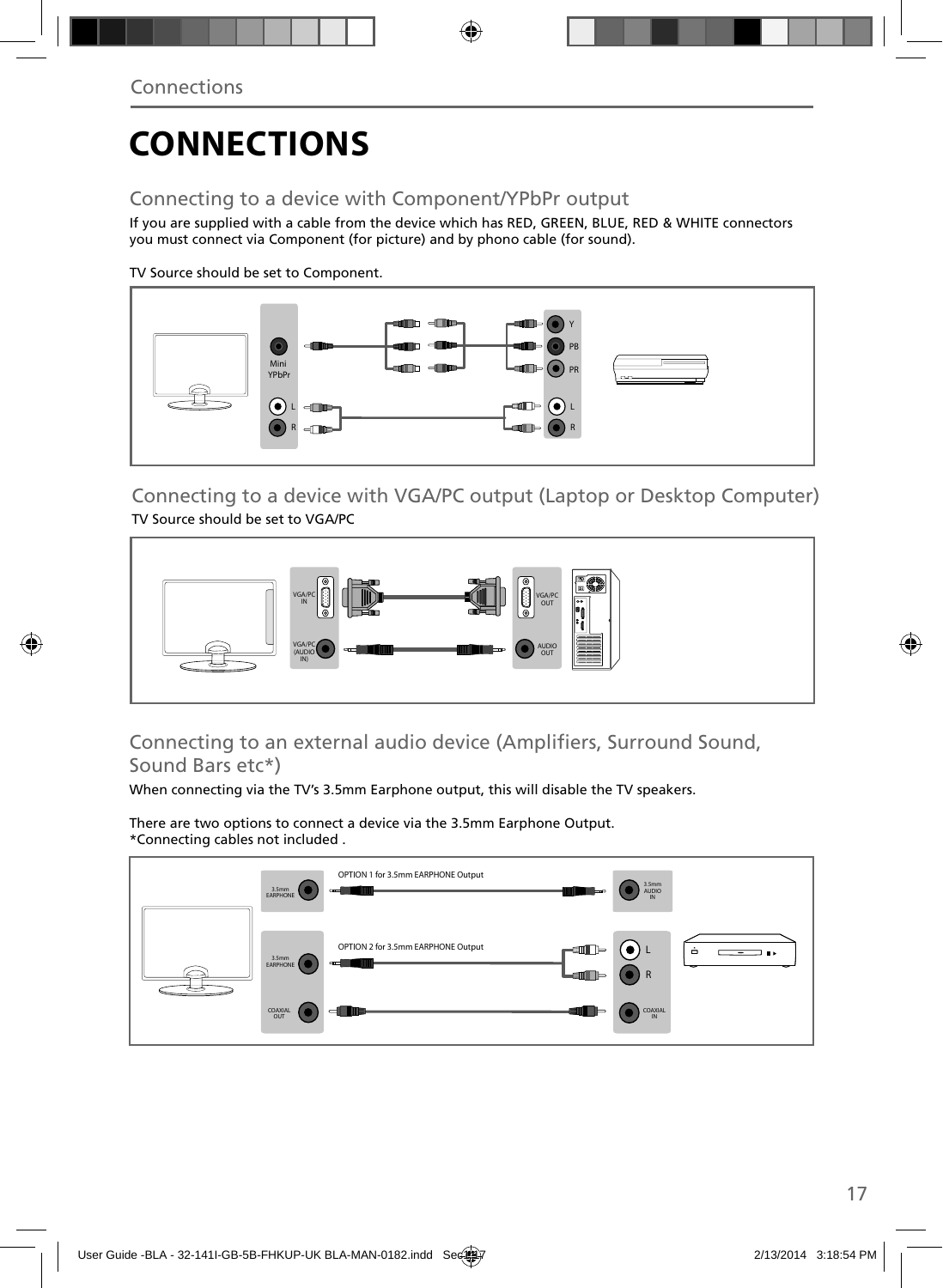### **CHANNEL MENU**





To access this menu, press [MENU] button on the remote control. To enter a menu press [OK]

If you wish to make changes to any of the default settings, use the scroll  $\Box \blacktriangledown \blacktriangleright \blacktriangleleft$  buttons. To confirm any settings press [OK] button. To exit this menu at anytime, press [EXIT] button.

Auto Tuning - Allows you to retune the television for all digital channels, digital radio stations and

#### analogue channels

Analogue Manual Tuning - Allows you to manually tune your analogue signal

Freeview/Saorview Manual Tuning - Allows you to manually tune your digital signal

Channel Edit - Allows you to delete, skip and add favourite channels

Schedule List - Lists your programme reminders



Signal Information - Allows you to view signal frequency, signal quality and signal strength CI Information - Pay per view services require a "smartcard" to be inserted into the TV. If you subscribe to a pay per view service the provider will issue you with a 'CAM' and a "smartcard". The CAM can then be inserted into the COMMON INTERFACE PORT (CI Card In).

Tip: If you do not press any buttons for 30 seconds, the menu will automatically exit. You can change the length of time before the menu exits automatically - see 'Menu Duration' in the Setup Menu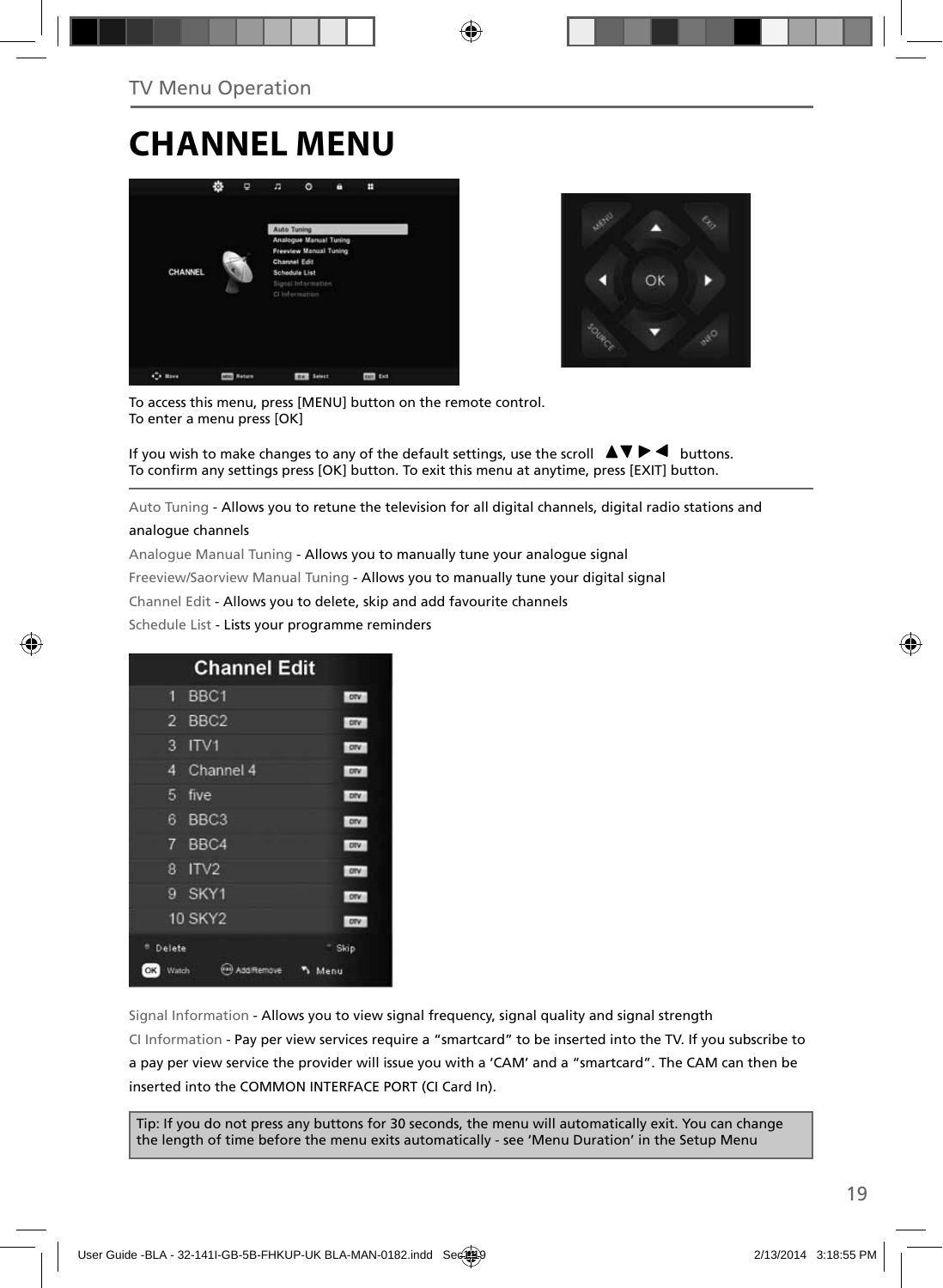### **PICTURE MENU**





To access this menu, press [MENU] button on the remote control and scroll right. To enter a menu press [OK]

If you wish to make changes to any of the default settings, use the scroll  $\blacktriangle \blacktriangledown \blacktriangleright \blacktriangleleft$  buttons. To confirm any settings press [OK] button. To exit this menu at anytime, press [EXIT] button.

| Dynamic  | Recommended settings for fast moving pictures              |
|----------|------------------------------------------------------------|
| Standard | Standard settings                                          |
| Mild     | Set to be lighter in colour and less bright                |
| Personal | Lets you manually alter all the settings                   |
| Economy  | Power saving mode which reduces the energy used by up to   |
|          | 25% (by reducing the power to the LED/LCD panel).          |
|          | In Economy mode, the TV will switch itself to Standby mode |
|          | after 3-5 hours in the event that the TV buttons or remote |
|          | control buttons are not pressed (change the picture mode   |
|          | to another setting to de-activate this function)           |

**Picture Mode** - Choose from the following presets:

You can make the following adjustments in **Personal** mode:

Contrast - Switch the balance between black and white.

Brightness - Increase or decrease the brightness of the picture.

Colour - Increases the colour from black and white.

Tint - Lets you increase or decrease the level of tint within the picture

(only available in VGA/PC source mode).

Sharpness - Increase or decrease the sharpness of the picture.

#### **Colour Temperature** Choose from the following presets:

| Normal | Default settings                  |
|--------|-----------------------------------|
| Warm   | Increases red within the picture  |
| Cold   | Increases blue within the picture |

**Noise Reduction** - Choose from the following presets:

| Off    | Turns noise reduction off  |
|--------|----------------------------|
| Low    | Minor system adjustment    |
| Middle | Medium system adjustments  |
| High   | Maximum system adjustments |
|        |                            |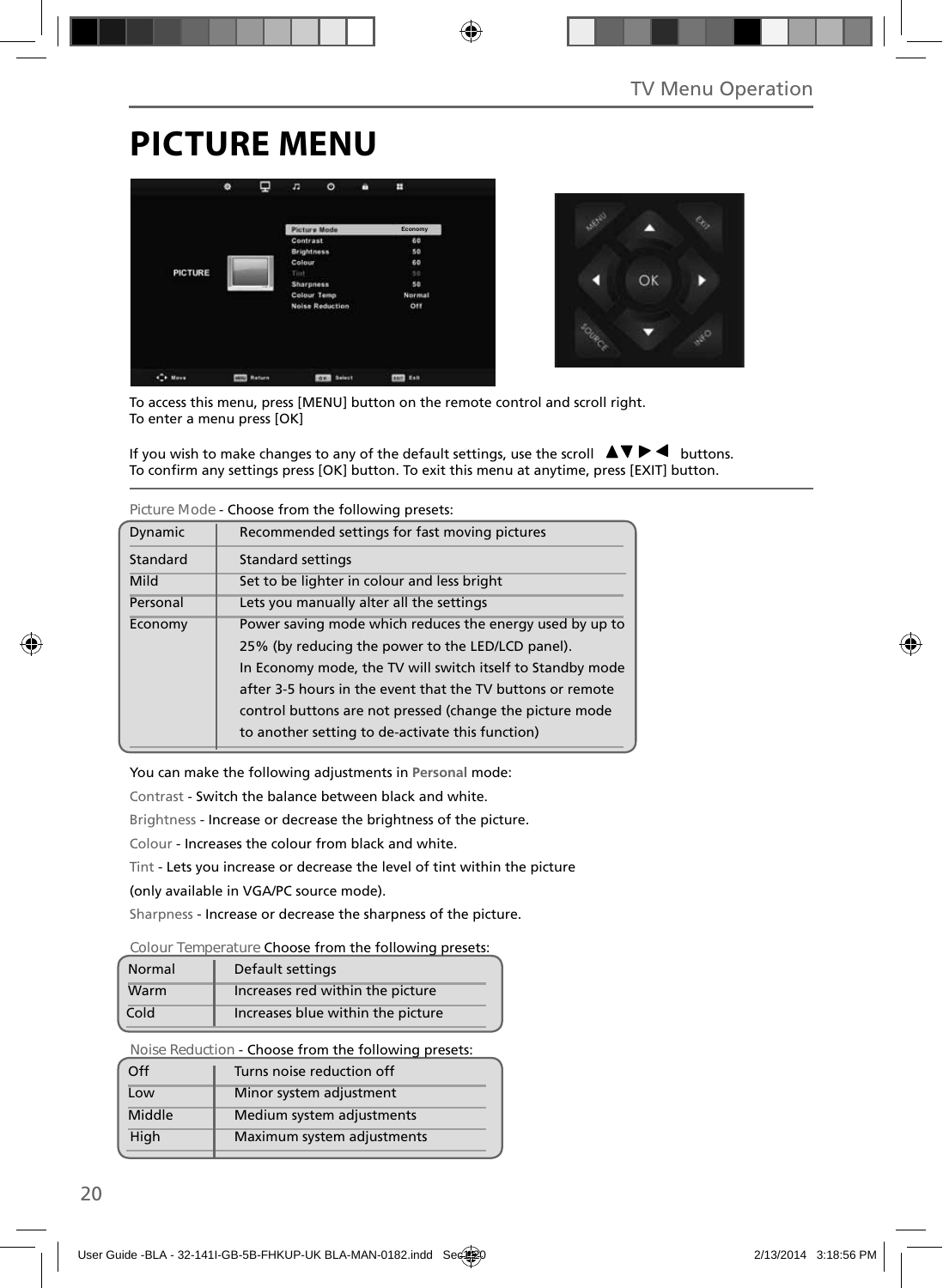## **SOUND MENU**





To access this menu, press [MENU] button on the remote control and scroll right. To enter a menu press [OK]

If you wish to make changes to any of the default settings, use the scroll  $\Box \blacktriangledown \blacktriangleright \blacktriangleleft$  buttons. To confirm any settings press [OK] button. To exit this menu at anytime, press [EXIT] button.

**Sound Mode** - Choose from the following presets

| Standard     | Default settings                        |
|--------------|-----------------------------------------|
| <b>Music</b> | Emphasises music over voices            |
| Movie        | Provides live and full sound for movies |
| Sports       | Emphasises sound for sports             |
| Personal     | Selects your personal sound settings    |

 **Tip:** Treble and bass levels can only be adjusted when the sound mode 'Personal' is selected.

Treble - To adjust the amount of high frequency within the sound

Bass - To adjust the amount of low frequency within the sound

Balance - To switch the sound between the left and right speakers

Auto Volume Level (AVL) - When 'on' is selected, the volume will attempt to stay at a constant level

regardless of TV programme and advertisements

Digital Output - This is the digital COAX Audio output. Choose from the following options:

| Off        | To turn off Digital Output                                                            |
|------------|---------------------------------------------------------------------------------------|
| Auto       | Selects the best settings automatically                                               |
| <b>PCM</b> | Select this option if you are connecting to a Stereo Hi-fi via coax cable (Pulse-code |
|            | modulation (PCM) is a digital representation of an analogue signal)                   |

Audio Description - This allows the user to turn Audio Description on or off (Audio Description is a service available on certain programmes. It provides a description of what is happening during the selected programme for a person who is visually impaired)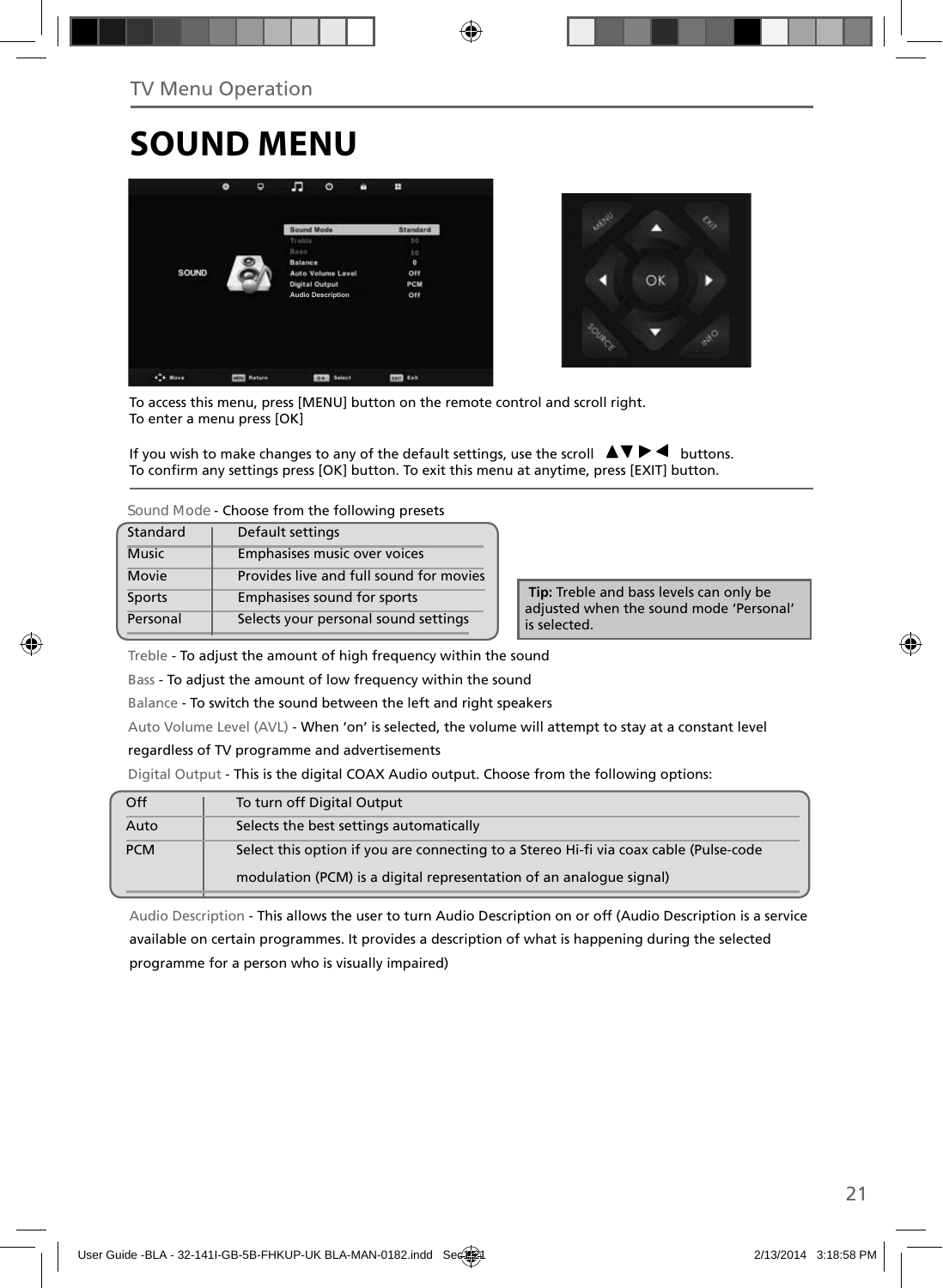## **TIME MENU**





To access this menu, press [MENU] button on the remote control and scroll right. To enter a menu press [OK]

If you wish to make changes to any of the default settings, use the scroll  $\blacktriangle \blacktriangledown \blacktriangleright \blacktriangleleft$  buttons. To confirm any settings press [OK] button. To exit this menu at anytime, press [EXIT] button.

Clock - Shows the date and time

Off Time - Allows you to set a specific time for your TV to turn off

On Time - Allows you to set a specific time for your TV to turn on, the channel it will then display, the

source it will be on and also the volume. This function can then be toggled to repeat every day or a

certain day (the TV must be in standby mode for this to be effective)

Time Zone - Change your current time zone

Sleep Timer - Lets you set the sleep timer so the television automatically switches off after a set amount of

time. Off -> 10min -> 20min -> 30min -> 60min -> 90min -> 120min -> 180min -> 240min

Auto standby - Set Auto standby between 3 hours, 4 hours and 5 hours ( to turn off this function you must exit Home Mode in the Picture Menu)

OSD Timer - Lets you adjust the amount of time the On Screen Menu stays on the screen before disappearing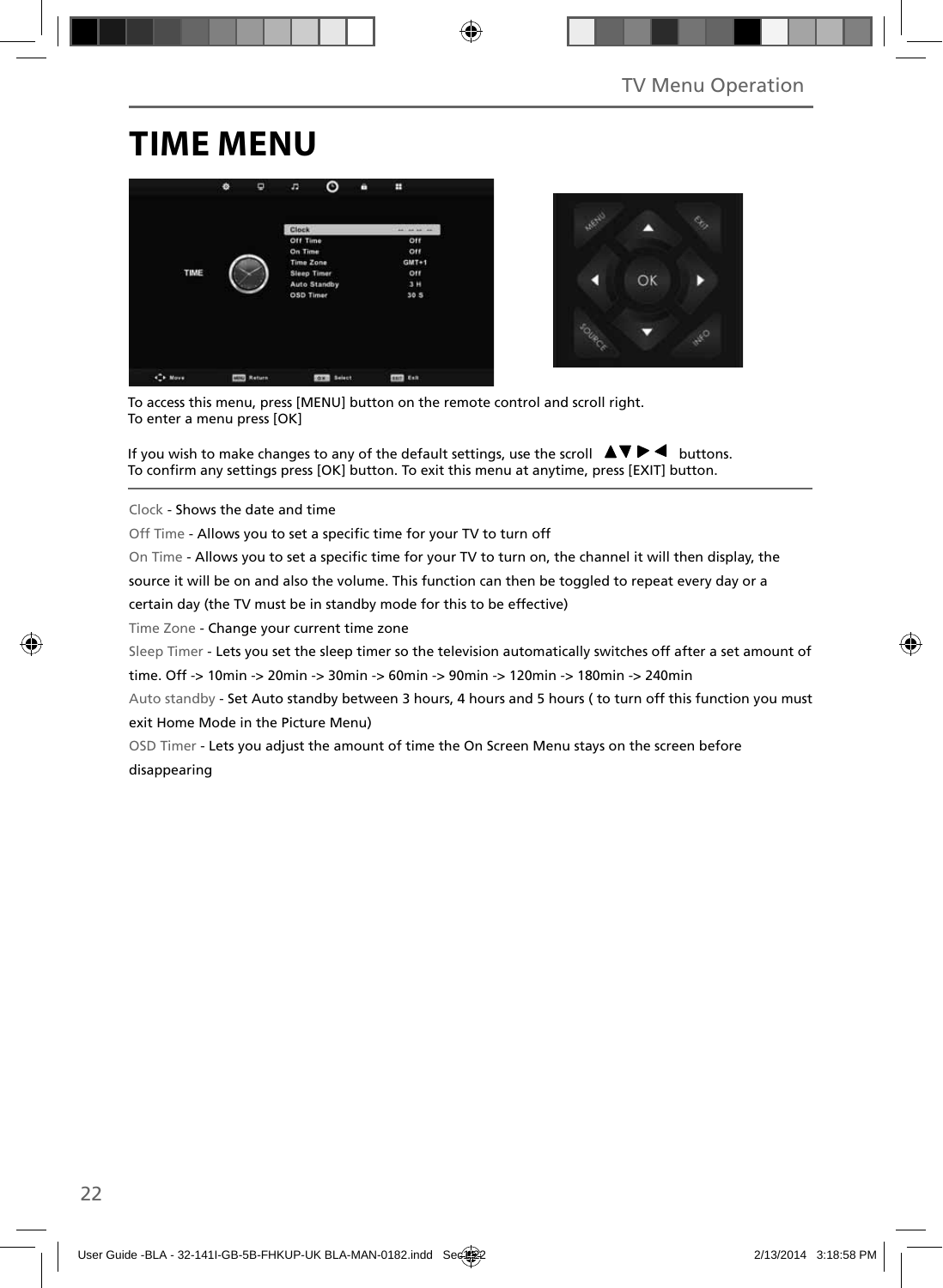## **SYSTEM/HOTEL LOCK MENU**





To access this menu, press [MENU] button on the remote control and scroll right. To enter a menu press [OK]

If you wish to make changes to any of the default settings, use the scroll  $\blacktriangle \blacktriangledown \blacktriangleright \blacktriangleleft$  buttons. To confirm any settings press [OK] button. To exit this menu at anytime, press [EXIT] button.

System/Hotel Lock - Allows you to lock or unlock the menu. You will be asked to enter a 4 digit password

Use the **◄** button to quit the password input or use the **►** button to clear. Default password is 0000.

TV Button Lock - Allows you to lock the buttons on the side of the TV set

Parental Guidance - Allows you to set the rating to block certain content based on age information

Default Source - Allows the user to set the default source. The default source is the source the TV starts on when first switched on

Default Channel - Allows the user to set a channel as the default channel on the Digital source. The

default channel is the channel the TV starts on when first switched on

Source Lock - Allows you to lock the source menu

Channel Lock - Allows you to lock certain channels manually

Max Volume - Allows you to adjust and set the maximum volume

Change Password - Allows you to change the password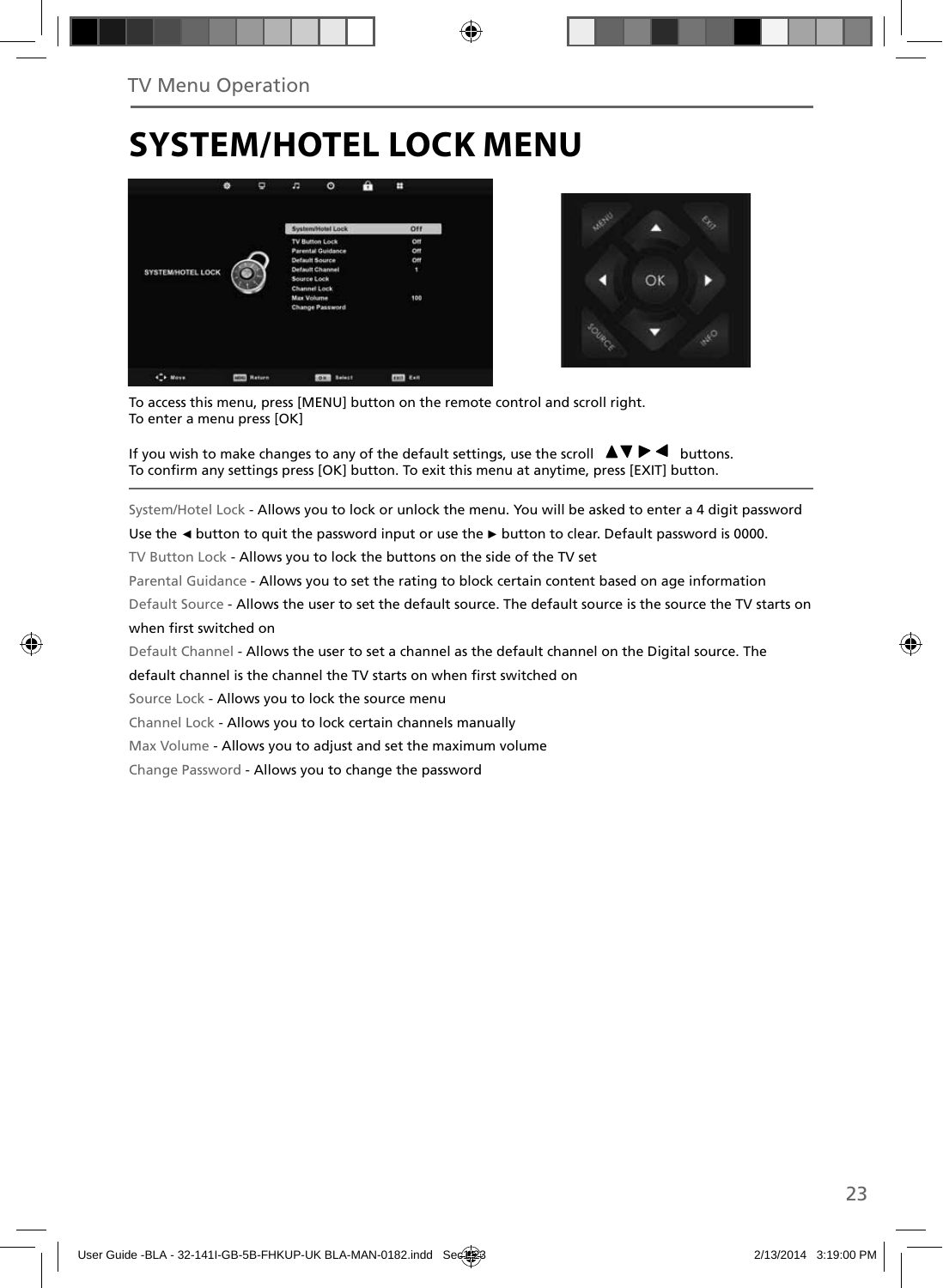## **SETUP MENU**





To access this menu, press [MENU] button on the remote control and scroll right. To enter a menu press [OK]

If you wish to make changes to any of the default settings, use the scroll  $\blacktriangle \blacktriangledown \blacktriangleright \blacktriangleleft$  buttons. To confirm any settings press [OK] button. To exit this menu at anytime, press [EXIT] button.

Language - Allows you to change the language of the menu

Audio Language - Shows the current audio language

Subtitle Language - Shows the current subtitle language

Hearing Impaired - This allows the user to turn on the Hearing Impaired function, this produces subtitles

on the screen which provide a description of what is happening during the selected program.

PVR File System - Allows you to view the format and performance of a USB key

Aspect Ratio - Within the UK the picture format varies depending on the channel/broadcast. There are a

number of different options to best meet your needs



Displays the 4:3 picture in its original size. Side bars are shown to fill the 16:9 screen

Original 16:9

Will display the picture from the broadcaster without any change



Fills the screen with a regular 16:9 signal and 4:3 picture format will be stretched to fill the screen

Zoom



The picture is the correct proportion but zoomed in to fill the screen

Stretch



Displays the 14:9 picture in the correct proportion. As a result side bars are shown on the screen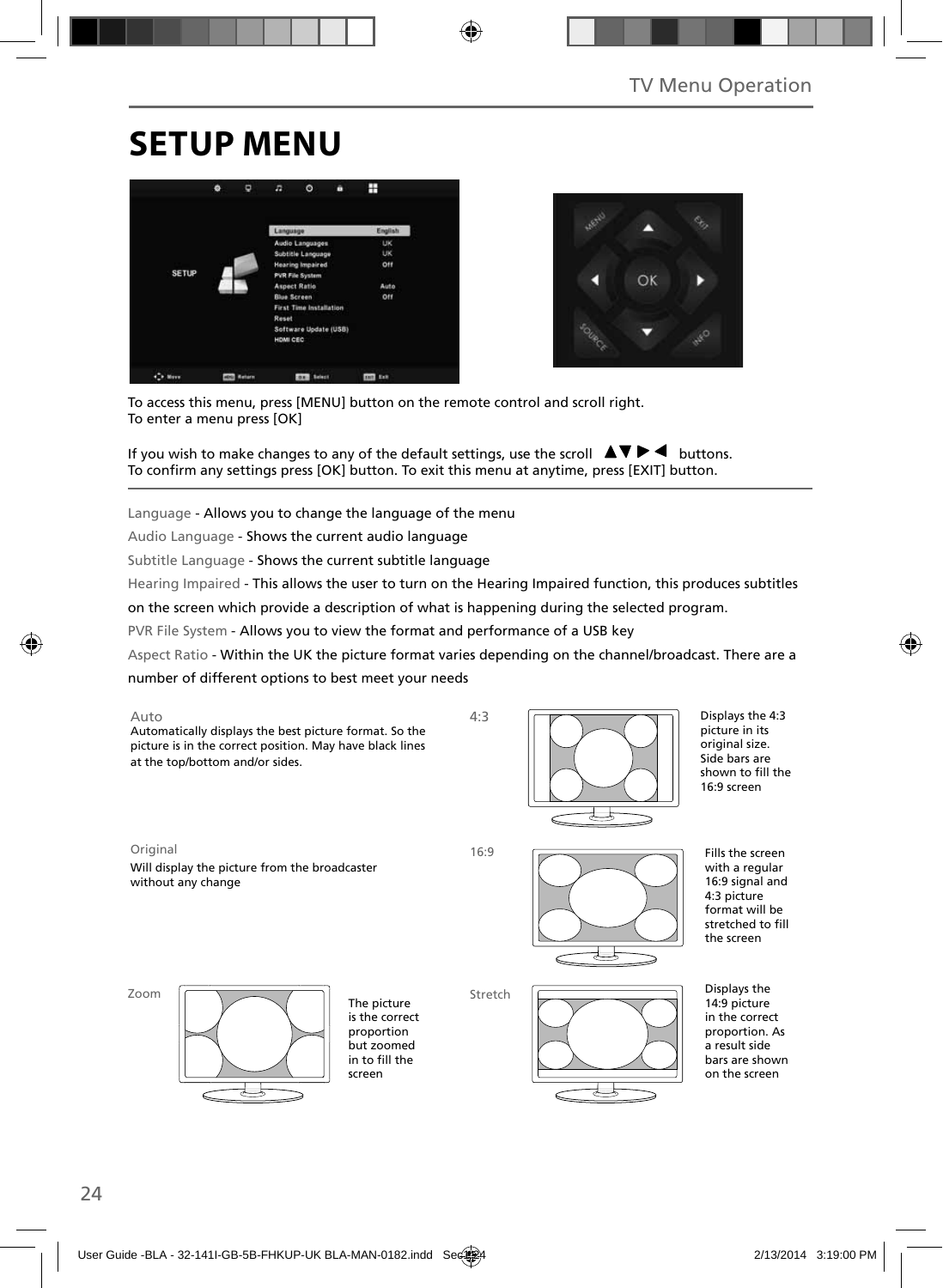### **SETUP MENU**





To access this menu, press [MENU] button on the remote control and scroll right. To enter a menu press [OK]

If you wish to make changes to any of the default settings, use the scroll  $\blacktriangle \blacktriangledown \blacktriangleright \blacktriangleleft$  buttons. To confirm any settings press [OK] button. To exit this menu at anytime, press [EXIT] button.

Blue Screen - Changes the background when there is no input between clear and a blue background (Only available on some sources)

First Time Installation - Allows you to access the First Time Installation menu and retune the TV set Reset - This resets the menus to factory settings and clears all the TV channels from the television. Software Update (USB) - From time to time we may release new firmware to improve the operation of the television (available to download). This menu lets you install the new software/firmware onto the television. Further details of how to do this will be issued with the firmware. Contact the helpline or refer to the 'product support' section of the website

HDMI CEC (Consumer Electronic Control) - Allows HDMI devices to control each other and allows the user to operate multiple devices with one remote control. (only available with compatible devices)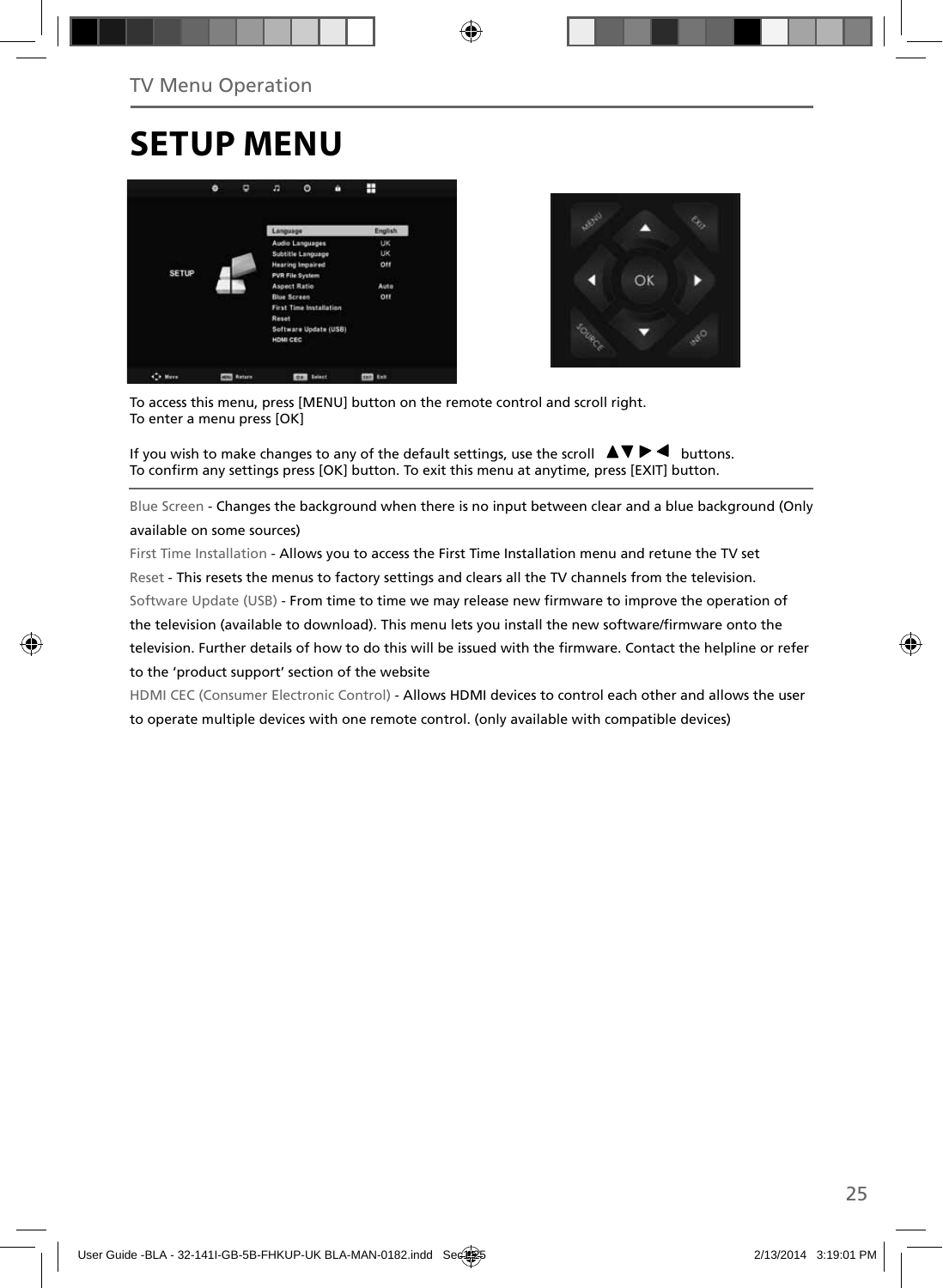# **7 DAY TV GUIDE**

TV Guide is available in Freeview/Saorview TV mode. It provides information about forthcoming programmes (where supported by the Freeview/Saorview channel). You can view the start and end time of all programmes and on all channels for the next 7 days and set reminders.

1) Press [TV GUIDE]. The following 7 Day TV Guide will appear..

|                     |                                                                                                                                                                                                                                                                                                                         | 7 Day TV GUIDE               |                                 |  |
|---------------------|-------------------------------------------------------------------------------------------------------------------------------------------------------------------------------------------------------------------------------------------------------------------------------------------------------------------------|------------------------------|---------------------------------|--|
| Season <sub>2</sub> | 10 Years Younger: The Challenge<br>Support worker Janice Cassidy's lifestyle of long working hours and a penchant for tanning<br>has taken its toll, while the stress of bringing up two daughters and heavy smoking has<br>affected interior designer Shere Morady. Surgeon Jan Stanek and the team set out to provide |                              |                                 |  |
|                     |                                                                                                                                                                                                                                                                                                                         |                              | 04 Aug 2010 10:42               |  |
| BBC1                | 05:00-06:00                                                                                                                                                                                                                                                                                                             |                              | 10 Years Younger: The Challenge |  |
| BBC <sub>2</sub>    | 06:00-06:30                                                                                                                                                                                                                                                                                                             | The Simpsons                 |                                 |  |
| ITV <sub>1</sub>    | 06:30-07:00                                                                                                                                                                                                                                                                                                             | Hollyoaks                    |                                 |  |
| l Channel 4         | 07:00-08:00                                                                                                                                                                                                                                                                                                             | Channel 4 News               |                                 |  |
| l five              | 08:00-09:00                                                                                                                                                                                                                                                                                                             |                              | How to Look Good Naked          |  |
| BBC3                | 09:00-10:00                                                                                                                                                                                                                                                                                                             |                              | Newlyweds: The One Year Itch    |  |
| BBC4                | 10:00-11:15                                                                                                                                                                                                                                                                                                             | <b>Big Brother</b>           |                                 |  |
| ITV <sub>2</sub>    | 11:15-11:45                                                                                                                                                                                                                                                                                                             | The Big Bang Theory          |                                 |  |
| Record              | Remind<br>love View                                                                                                                                                                                                                                                                                                     | Prev Day<br><b>D</b> Display | Next Day<br>Exit<br><b>EXIT</b> |  |

2) Navigate through the menu using  $\blacktriangle \blacktriangledown \blacktriangleright \blacktriangleleft$ 

You can now: Record a programme by pressing RED (USB device must be connected) Set a reminder by pressing GREEN View a previous day by pressing YELLOW View the next day by pressing BLUE

3) Press [EXIT] to exit the 7 day TV Guide.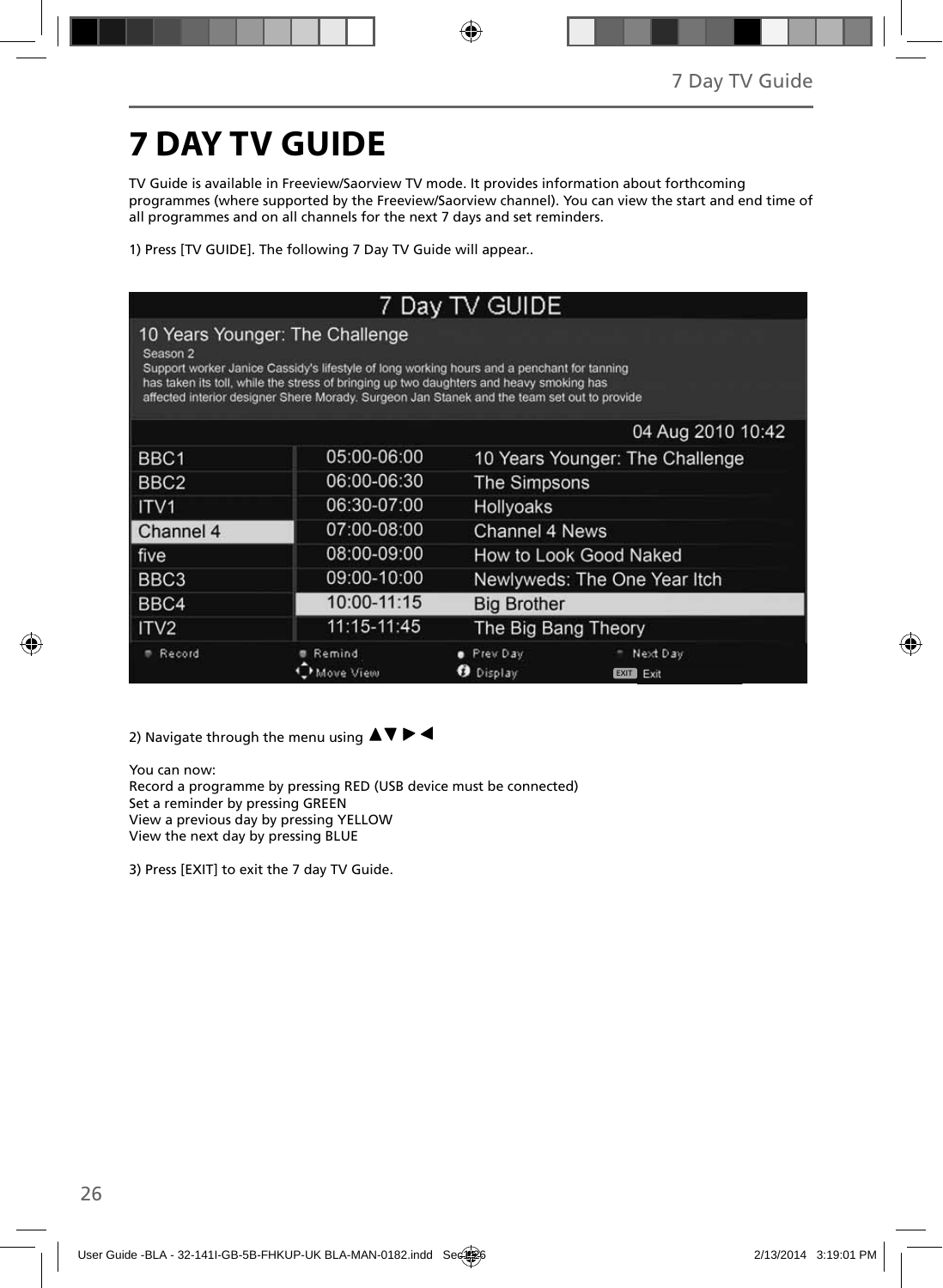### **USB RECORD - FREEVIEW/SAORVIEW MODE**

USB RECORD – FREEVIEW/SAORVIEW MODE

Built into this television is a USB record facility. This function is available in Freeview/Saorview mode whenused in conjunction with a compatible USB memory stick or USB Hard drive. The benefits of this are as follows:

- Pause live TV and then playback, fast forward and rewind (up to live TV)
- One button record, if you decide you want to record the current programme
- Easy programmable recording from the 7 day TV Guide
- Record TV and watch/listen back on your computer/laptop

Due to the nature of the product, it is necessary to use a high speed USB memory stick (as the TV reads from and writes to the memory stick at the same time, some memory sticks may not be suitable)

You can purchase high speed memory sticks from some computer stores, alternatively, we have a selection of tested and compatible memory sticks available to purchase directly from the helpline/web site.

Minimum Specification - USB Memory Stick

| <b>Read Speed</b>  | 20 MB/s (Mega Byte Per Second) |
|--------------------|--------------------------------|
| <b>Write Speed</b> | 6 MB/s (Mega Byte Per Second)  |

**If you wish to use a USB portable hard drive larger than 32GB, please refer to the FAQ section at the rear of this user guide.**

#### Pause Live TV (Time Shift)

Pausing Live TV is very simple.



 $\left(\mathbf{H}\right)$  - Press the play/pause button and the television will pause and the live content will be recorded. To resume watching press play/pause again.

 $\bigcirc$  - Press fast forward to go forward in a recording (i.e. to skip adverts)

 $\bigcirc$  - Press fast rewind to go back in a recording (i.e. if you fast forwarded too far)

Tip: When you switch the TV to standby or change channel the Time Shift memory is wiped. To restart time shift you must press play/pause button.

#### One Button Record

At any point in time you may decide to record the current channel that you are watching. To do this you need to press the red button highlighted below.



Tip: This television contains one TV tuner, therefore it can only record the channel you are watching or record one channel while the television is in standby mode.

Note: USB record function is only avilable in Freeview/Saorview TV mode. Due to copyright laws and illegal copying/recording it is not possible to record to/from any other input/output source.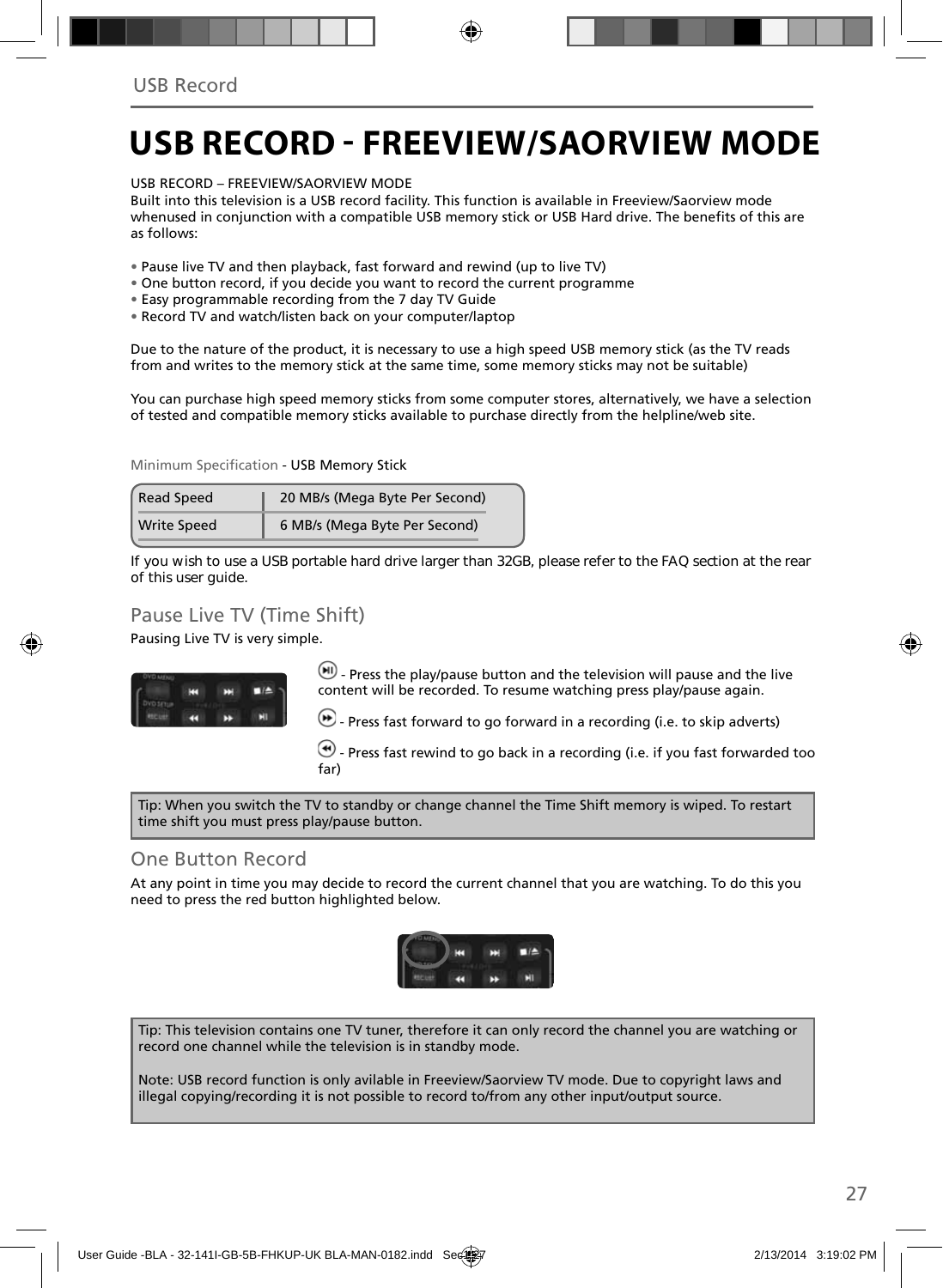### **USB MODE / MEDIA PLAYER**

USB mode offers playback of various different types of content that you have saved on your USB Memory Stick.

On switching to USB source the above menu screen will appear. The content will be divided into Photo, Music, Movie and Text based on file type.



1) You can navigate through the menus using the scroll  $\blacktriangle \blacktriangledown \blacktriangleright \blacktriangleleft$  buttons. To confirm the item you wish to play/view press [OK] button.



2) Select the drive you require. (If your drive only has 1 partition you will only see 1 item).



3) You can now access the item. Press OK to view. 4) While viewing you control the item using



or by pressing ( i ) and using  $\Delta \nabla \blacktriangleright \blacktriangleleft$  and (OK)



Tip: If you experience a playback issue, please ensure the files being used are the correct format (example - the picture plays but no sound) See technical specification page for compatible file types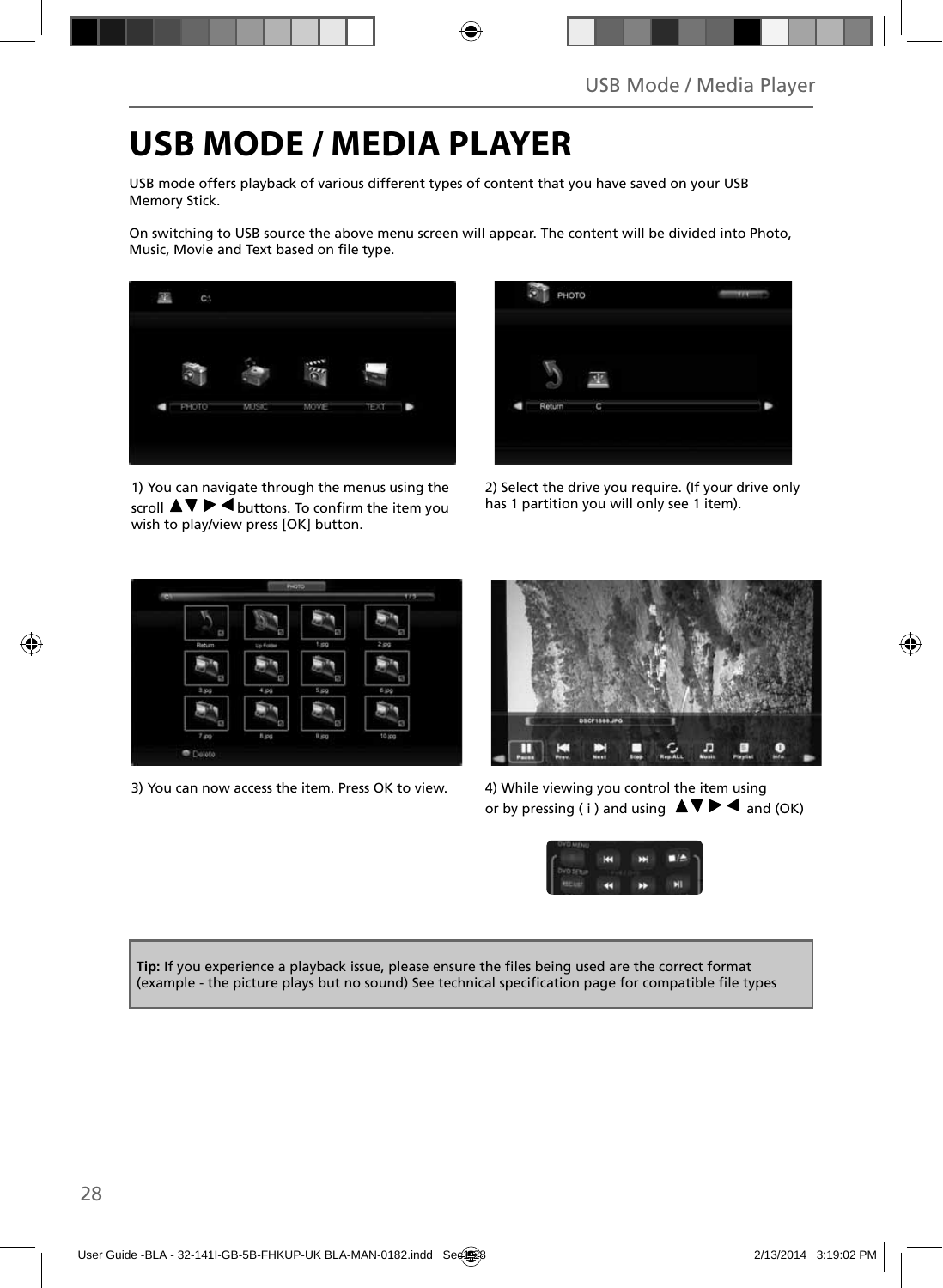### **USING YOUR TV WITH A SKY DIGITAL SET TOP BOX**

#### **Option 1) Connecting your TV to your Sky box (when both the TV and Sky Box are located in the same room)**

Depending on your Sky Box & TV model, connect either by SCART or HDMI cables (available separately)

If connecting by SCART, select the 'Input source' on the TV as SCART.

If connecting by HDMI, select the 'Input source' on the TV as HDMI (if the TV has more than 1 HDMI port, ensure you select the input source to match the HDMI numbered port on the rear of the TV)

If you wish to use your Sky remote to operate the TV's functions, you will need a Sky remote control (Revision 9 or later) and you will need to programme a 4 digit code into it. See bottom of this page.

# Sky Box SCART or HDMI cable

#### **Option 2) Connecting your TV to your Sky box (when your Sky box is located in a different room to the TV)**

Please note, if you are adding a 'Magic Eye/TV Link' to your system so that you can use your Sky remote control to change the Sky channel in the room where the 2nd TV is located, please refer to the instructions included with the TV link/magic eye in order to ensure the RF or RF2 output on your Sky box is powered on. (The red LED light on the TV link/magic eye will light up if the RF / RF2 output is correctly set up) If you do not have the instructions that came with the TV link/magic eye, instructions on how to do it can be found on our web site.



1) To tune the TV to the Sky box, on the 2nd TV, select the 'Analogue' input source.

2) Select the channel that you wish to store the Sky box/channel on. (If you do not use channels 1-5 because you no longer have analogue terrestrial channels after digital switchover, you may choose to select channel 1 to store the Sky box/channel, if you still have and use analogue channels 1-5, you may for example decide that channel 6 is the best option for you)

3) Press the corresponding number on the remote control to select the desired analogue channel chosen as per point 2 above.

4) On the TV remote control, press Menu. Now navigate through the menus to select Manual Tuning or Analogue Manual tuning (refer to the Tuning/Channel menu section of this user guide if necessary)

5) Manually tune in the channel (usually, the Sky box is at a frequency between 800Mhz and 850Mhz) once the Sky box/channel is found, press 'OK' to store it.

If you wish to use your Sky remote to operate the TV's functions, you will need a Sky remote control (Revision 9 or later) and you will need to programme a 4 digit code into it. See below.

#### **Using a Sky Remote or a Universal Remote to operate your TV**

**Sky Remote Control** - If you wish to use your Sky remote to operate the basic functions of your TV, you need to programme a 4 digit code into it. Please note - you will need the latest Sky Revision 9 remote control as this is the only version that includes the latest software/firmware necessary to operate this model of TV. **The code required for this television is 2134.** If you wish to upgrade/replace your existing Sky remote control to the latest version, you can do so on our web site.

**Universal Remote Control** - If you wish to use a Universal remote control to operate your TV, please refer to the website for a full list of codes. (Please note we only have codes for One for All branded remote controls, if you have an alternative brand of Universal remote, please refer to the manufacturer for the code.)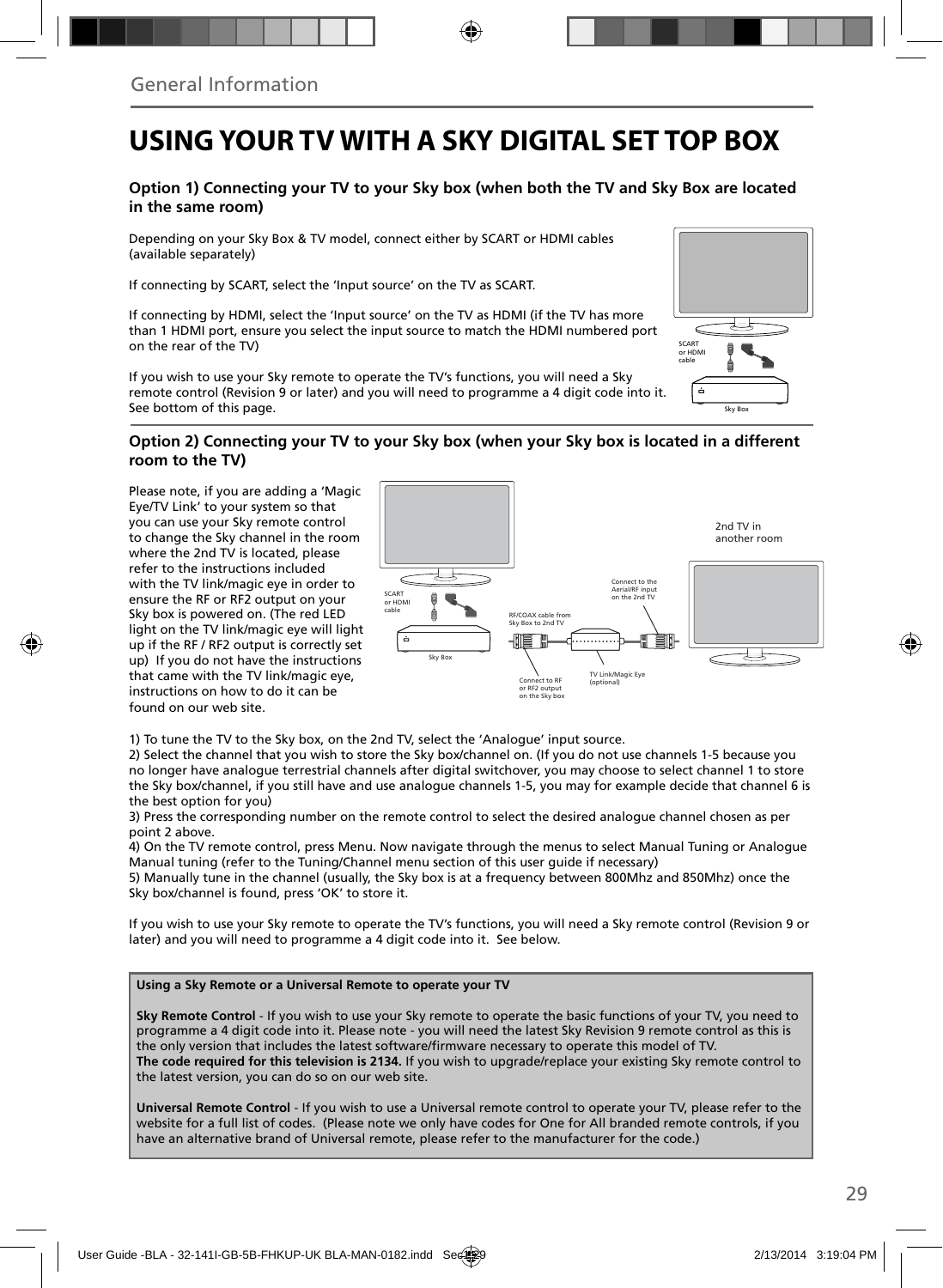## **FREQUENTLY ASKED QUESTIONS**

| General              | I would like to have louder<br>sound by connecting<br>additional speakers                                                               | 1) Use the 3.5mm headphone output and a 3.5mm to phono cable<br>(available separately) to connect to an amplifier/surround sound system.<br>Please note this will deactivate the TV's built in speakers.<br>2) Connect a COAX cable from the TV's COAX output to your<br>amplifier/surround systems COAX input.                                                                                                                                                                                                                                                                                                                      |  |  |
|----------------------|-----------------------------------------------------------------------------------------------------------------------------------------|--------------------------------------------------------------------------------------------------------------------------------------------------------------------------------------------------------------------------------------------------------------------------------------------------------------------------------------------------------------------------------------------------------------------------------------------------------------------------------------------------------------------------------------------------------------------------------------------------------------------------------------|--|--|
| General              | Why are some options in<br>the menu unavailable and<br>greyed out                                                                       | Some options are only available in certain sources, i.e. HDMI. They are<br>unavailable in the other sources where they have no affect.                                                                                                                                                                                                                                                                                                                                                                                                                                                                                               |  |  |
| General              | Can I stop my TV automatically<br>turning off after 4hrs?                                                                               | Yes, in the time settings menu, scroll down to Auto standby and select<br>OFF.                                                                                                                                                                                                                                                                                                                                                                                                                                                                                                                                                       |  |  |
| TV                   | I have tuned in Digital TV<br>but I am not receiving any<br>or all of the channels and/<br>or the channels I receive are<br>breaking up | 1) Check you are in an area that can receive Freeview/Saorview<br>Visit www.freeview.co.uk or www.saorview.ie<br>2) Check you are using an aerial that is able to receive a good digital<br>signal. In most cases, you will need an outdoor digital hi-gain/wideband<br>aerial. In areas that have excellent digital coverage, you may be able<br>to use a loft type aerial but it is highly likely that you will also need to<br>connect a booster between the back of the TV and the TV aerial wall<br>socket. Unfortunately, to receive a good enough digital signal, it is not<br>possible to use a portable/indoor type aerial. |  |  |
| TV                   | I have re-tuned my television<br>but when I switch it off it is<br>not storing the channels                                             | Complete a first time installation, please refer to the set-up menu section<br>of the manual of how to do this.                                                                                                                                                                                                                                                                                                                                                                                                                                                                                                                      |  |  |
| VCR/DVD<br>Recorder  | I have connected the TV to<br>my VCR or DVD Recorder via<br>SCART but it is not recording                                               | In addition to connecting via SCART, you should connect the aerial cable<br>from the wall socket to your VCR/DVD Recorder and another aerial cable<br>from the VCR/DVD Recorder to the TV.                                                                                                                                                                                                                                                                                                                                                                                                                                           |  |  |
| <b>Game Consoles</b> | I have connected my PS3 to<br>the TV via HDMI, but I am<br>not receiving any pictures or<br>sound on my Television                      | 1) Ensure the TVs source is on HDMI.<br>2) Check your settings on your PS3 are as per the PS3 instruction manual.                                                                                                                                                                                                                                                                                                                                                                                                                                                                                                                    |  |  |
| <b>Game Consoles</b> | I have connected my<br>Xbox 360 to the TV via<br>Component Cables (Red.<br>Green & Blue) but I am not<br>receiving any sound            | Component cables only provide HD Pictures. For the sound you will need<br>to connect the Red & White audio cables on the Xbox to the Red & White<br>phono inputs on the rear of the TV. Please refer to the 'Connections'<br>pages.                                                                                                                                                                                                                                                                                                                                                                                                  |  |  |
| USB Mode             | I have inserted a USB<br>Memory Key, but the TV<br>does not recognise it                                                                | Ensure the USB Memory Key is formatted to type FAT32.                                                                                                                                                                                                                                                                                                                                                                                                                                                                                                                                                                                |  |  |
| USB Mode             | Using a USB portable hard<br>drive / larger than 32GB                                                                                   | If you wish to use a portable hard drive larger than 32GB, please note<br>that it must be formatted to the FAT32 file system in order to operate on<br>this TV. Windows XP/Vista computers are only capable of formatting up<br>to 32GB, therefore, you will need a software programme/utility to format<br>larger hard drives. Please refer to the web site for more information.                                                                                                                                                                                                                                                   |  |  |
| System Lock          | I have changed the password<br>on the television and now<br>forgotten it                                                                | There is a master password of 4711, to gain access to the TV menu and<br>reset the normal password.                                                                                                                                                                                                                                                                                                                                                                                                                                                                                                                                  |  |  |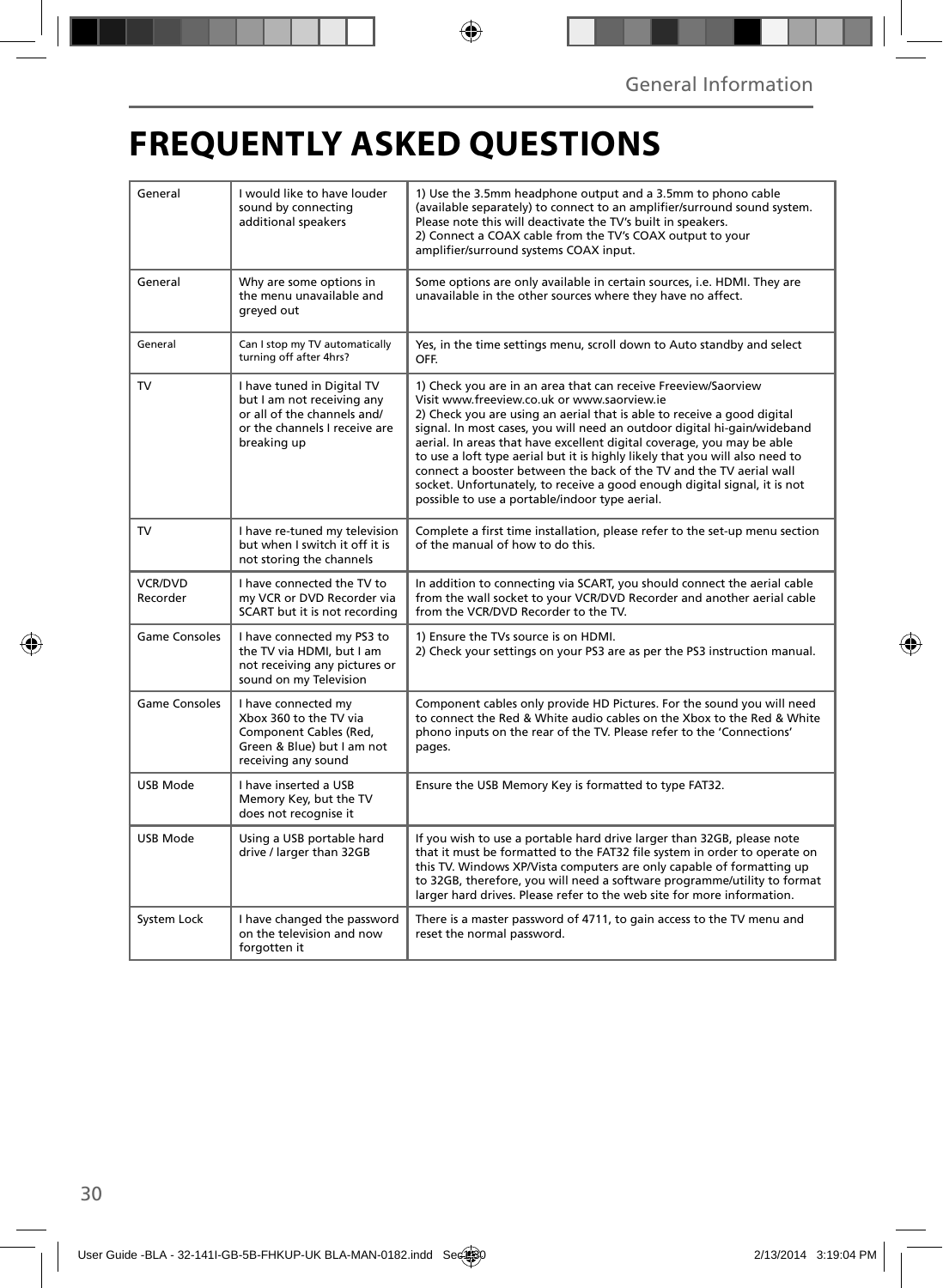## **TECHNICAL SPECIFICATION**

| Model                                     | 32/141I-GB-5B-FHKUP                                                                                                                                                                            |  |  |
|-------------------------------------------|------------------------------------------------------------------------------------------------------------------------------------------------------------------------------------------------|--|--|
| Screen size<br>(diagonal)                 | 32"/81cm                                                                                                                                                                                       |  |  |
| <b>Resolution</b>                         | 1920 x 1080                                                                                                                                                                                    |  |  |
| RF                                        | 75 ohm Antenna / PAL-SECAM                                                                                                                                                                     |  |  |
| <b>Inputs</b>                             | 3 x HDMI, 1 x VGA/PC, 1 x SCART, 1 x USB,<br>1 x 3.5mm jack for PC audio input, 1 x Composite/Video, 1 x Component/YPbPr,<br>1 x R/L Phono Audio (for Composite/Video and Component / Y Pb Pr) |  |  |
| <b>Sound Outputs</b>                      | 1 x 3.5mm Headphone/Audio out, 1 x COAX out                                                                                                                                                    |  |  |
| Audio power,<br>watts                     | $2 \times 9$                                                                                                                                                                                   |  |  |
| Voltage and power<br>consumption          | $110 - 240V \sim 50/60Hz$<br>31/45/70W (home mode/standard/max)<br>(<0,5W in Standby) (0W in OFF mode)                                                                                         |  |  |
| <b>Annual Energy</b><br>Consumption       | 45 kWh                                                                                                                                                                                         |  |  |
| <b>Energy Rating (EEI)</b>                | $A+$                                                                                                                                                                                           |  |  |
| <b>Dimensions including</b><br>stand (mm) | 736W x 484H x 170W                                                                                                                                                                             |  |  |
| Net weight (Kgs)                          | 5.7                                                                                                                                                                                            |  |  |
| <b>Wall Mounting</b>                      | VESA 100 x 100                                                                                                                                                                                 |  |  |

#### **Compatible files in USB Mode**

| File Ext. | Codec                         |            |                                                    |
|-----------|-------------------------------|------------|----------------------------------------------------|
|           | Video                         | Audio      |                                                    |
| .mpg      | Mpeg-1, Mpeg-2                | MP3, WMA   | Max Resolution: 1920x1080<br>Max Data rate: 40Mbps |
| .avi      | Xvid, MJPEG,<br>MPEG-4 SP/ASP |            |                                                    |
| .ts       | Mpeg-2                        |            | Max Resolution: 1920x1080<br>Max Data rate: 40Mbps |
| .dat      | Mpeg-1                        |            |                                                    |
| .mp4      | Mpeg-1, Mpeg-2                |            | Max Resolution: 1024x768<br>Max Data rate: 40Mbps  |
| .vob      | Mpeg-2                        |            |                                                    |
| mp3.      |                               | MP3        | Sample Rate 16K-48KHz                              |
| .wma      |                               | <b>WMA</b> | Bit rate: 32K - 442Kbps                            |
| .jpg      | <b>Progressive JPEG</b>       |            | Max Resolution: 1024x768                           |
| .jpeg     | <b>Baseline JPEG</b>          |            | Max Resolution: 8192x8192                          |
| .bmp      | <b>BMP</b>                    |            | Max Resolution: 6500x6500                          |
|           |                               |            |                                                    |